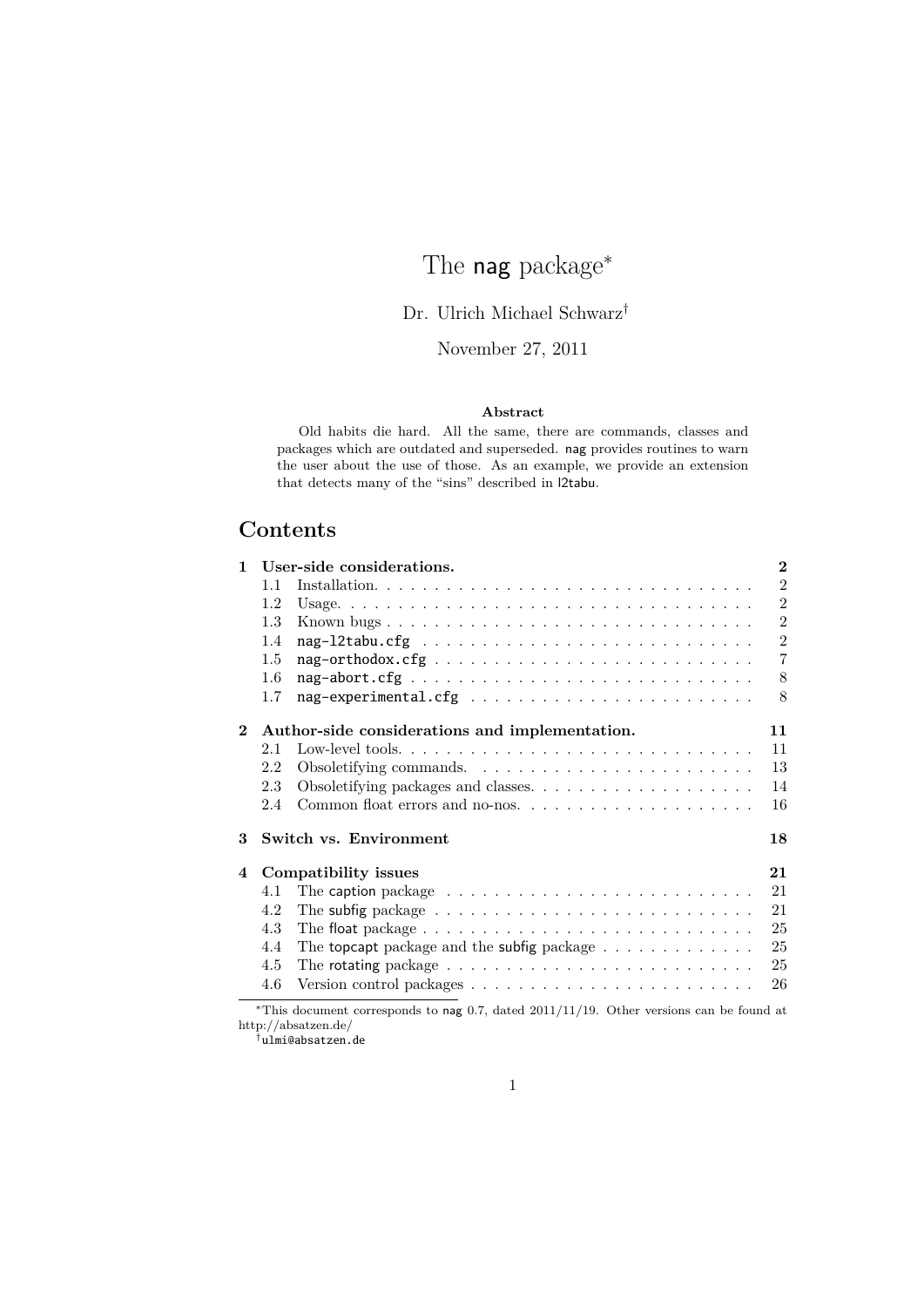#### **5 Loading extensions 26**

## **1 User-side considerations.**

#### **1.1 Installation.**

Process nag.ins with LATEX to obtain some files: nag.sty and nag-12tabu.cfg et al. must go to a place where LATEX will find them, like the local TEXMF tree. (If all else fails and you need it to work *right now*, having them in the same directory as the LATEX file you want to use them on may work under many circumstances.) You can, as usual, run LATEX on  $\text{mag}}.\text{dtx}$  to obtain this documentation, including the implemenation docs. (This is recommended if you plan to extend nag to handle your own packages.) nagdemo.tex is a horrible document that will show you many of the warnings that nag can generate.

#### **1.2 Usage.**

Add the following to the beginning your main document (Comments and \listfiles can be safely left before it, though):

\RequirePackage[l2tabu, orthodox]{nag}

This will check for many common mistakes, and give some hints on what to use instead. However, you should always refer to l2tabu for a more detailed explanation of the whats and whys: it gives more information than can be possibly pressed into two lines of error message. Orthodox checks for pitfalls that are not technically incorrect. If you know what you're doing, omit orthodox.

#### **1.3 Known bugs**

currently none.

#### **1.4 nag-l2tabu.cfg**

In a nutshell, nag-l2tabu.cfg detects the following:

- Usage of the 2.09-style font commands \it, \bf, \rm, \sc, \sl, \tt and \cal.
- Usage of \centerline.
- Usage of the outdated packages epsfig, psfig, epsf, doublespace, fancyheadings, scrpage, umlaut, isolatin, isolatin1, t1enc, caption2, psfonts, mathptm, times, palatino, mathpple, euler and utopia, and of the outdated class scrlttr.
- Figures and tables without caption (this is not technically in l2tabu, but the people who have floats without captions tend to ask "Why is L<sup>AT</sup>EX moving my pictures away from where I put them?"), labels within floats that do not reference the caption, and usage of the center environment within floats.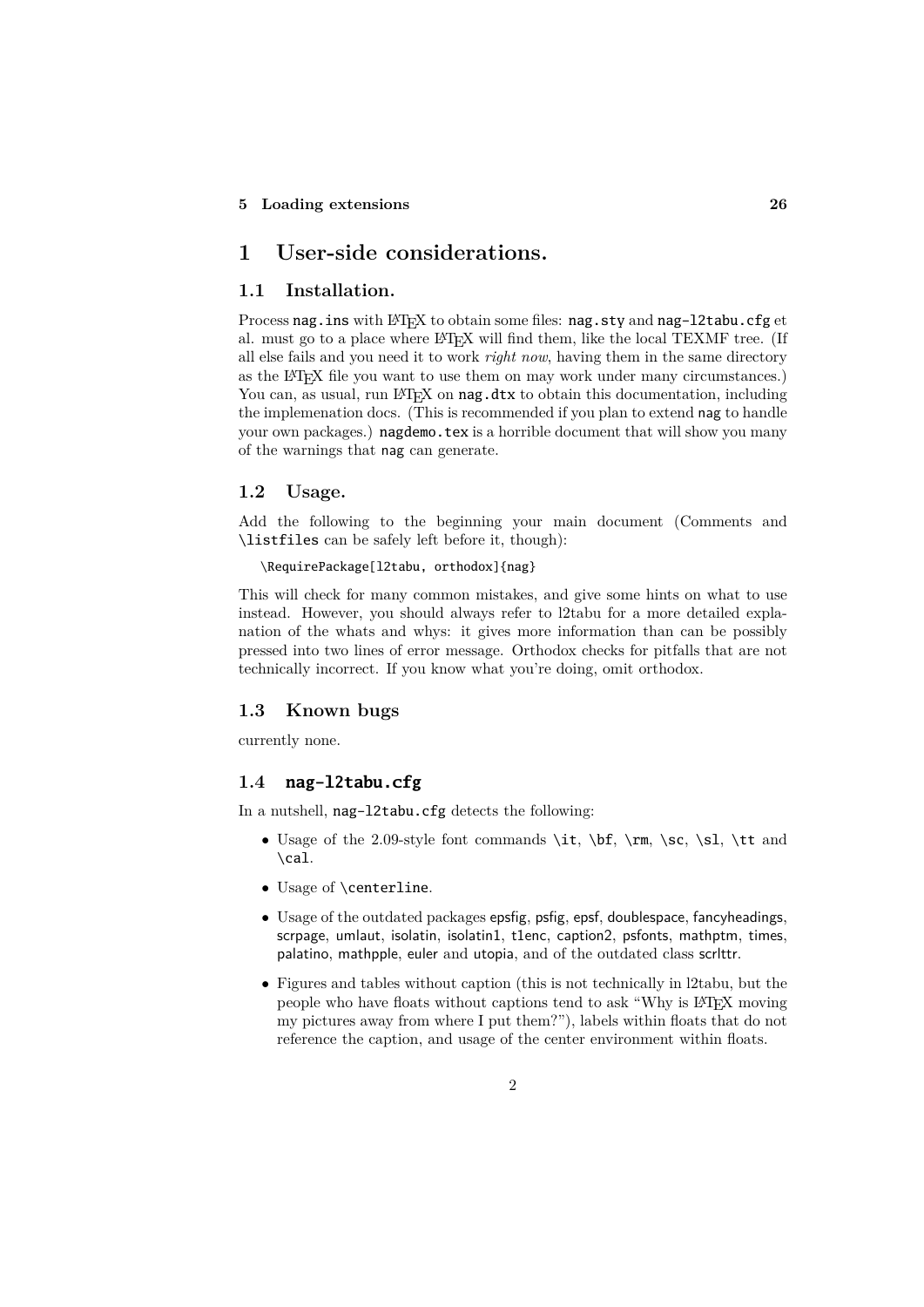It is beyond the possibilities of this package to detect things like use of TEX assignment syntax, or direct change of paper parameters, or reliable detection of user-issued \sloppy. eqnarray is handled as of 0.60alpha4, and there is code for \$\$ in experimental since 0.60alpha4, which has been moved to l2tabu in 0.60.

**Be warned, that this package will possibly balk at legitimate use, and not find illegitimate use in all cases. It is a tool, not a replacement for study of l2tabu.**

```
1 \ProvidesFile{nag-l2tabu.cfg}
2 [2010/05/17 v2.11 l2tabu rules for nag.sty (ulmi)]
3 %%
4 %% The sins.
5 %%
6 %% Section numbers refer to l2tabuen 1.7 revised/enlarged dated 2004OCT24
7 %% \S 1.1
8 \ObsoletePackage{a4wide}{the \lq a4paper\rq\space class option}
9 \ObsoletePackage{a4}{the \lq a4paper\rq\space class option}
10 %% \S 1.2--1.5 cannot reasonably be checked programmatically
11 %% \S 1.6
```
Hacking galore ahead! We will make the dollar active. Since unlike onlyamsmath, we do not change the user's command to LATEX or amsmath commands, we need to store the old double dollar sequence as well as the single dollar.

```
12 \def\nag@doubledollar{$$}%$$
13 \def\nag@singledollar{$}%$
```
This is used to hide our redefinition in unprotected expanding context. This should not happen: you are expected to *always* use protected means of expansion in LATEX, but fecal matter happens. See below for a good trick to distinguish expansion from executing context.

```
14 \def\nag@expanding@voodoo#1#2#3{\relax\relax\nag@singledollar}
```

```
16 \def\nag@maybedispmath{%
```

| 17 | \texorpdfstring{%                                                  |
|----|--------------------------------------------------------------------|
| 18 | %% in TeX context, do tricky stuff.                                |
| 19 | \ifinner\expandafter\@firstoftwo                                   |
| 20 | \else\expandafter\@secondoftwo\fi                                  |
| 21 | {%% in inner mode, \$\$ is an empty formula, so no testing wanted. |
| 22 | \nag@singledollar}%                                                |
| 23 | f %%                                                               |
| 24 | \ifx\protect\@typeset@protect\expandafter\@firstoftwo              |
| 25 | \else\expandafter\@secondoftwo\fi                                  |
| 26 | {%% normal case: looks like typesetting                            |
| 27 | %% protect against strictly expanding context                      |
| 28 | %% like TeX' \message: the first expanding voodoo will expand,     |
| 29 | %% removing the rest, inserting \relax\relax\$ instead. This is    |
| 30 | %% not totally transparent, but \let\relax\relax is as close       |
| 31 | %% to a no-op as we can get.                                       |
| 32 | \let\nag@expanding@voodoo\nag@expanding@voodoo                     |
| 33 | \protect\nag@maybe@dispmath}%                                      |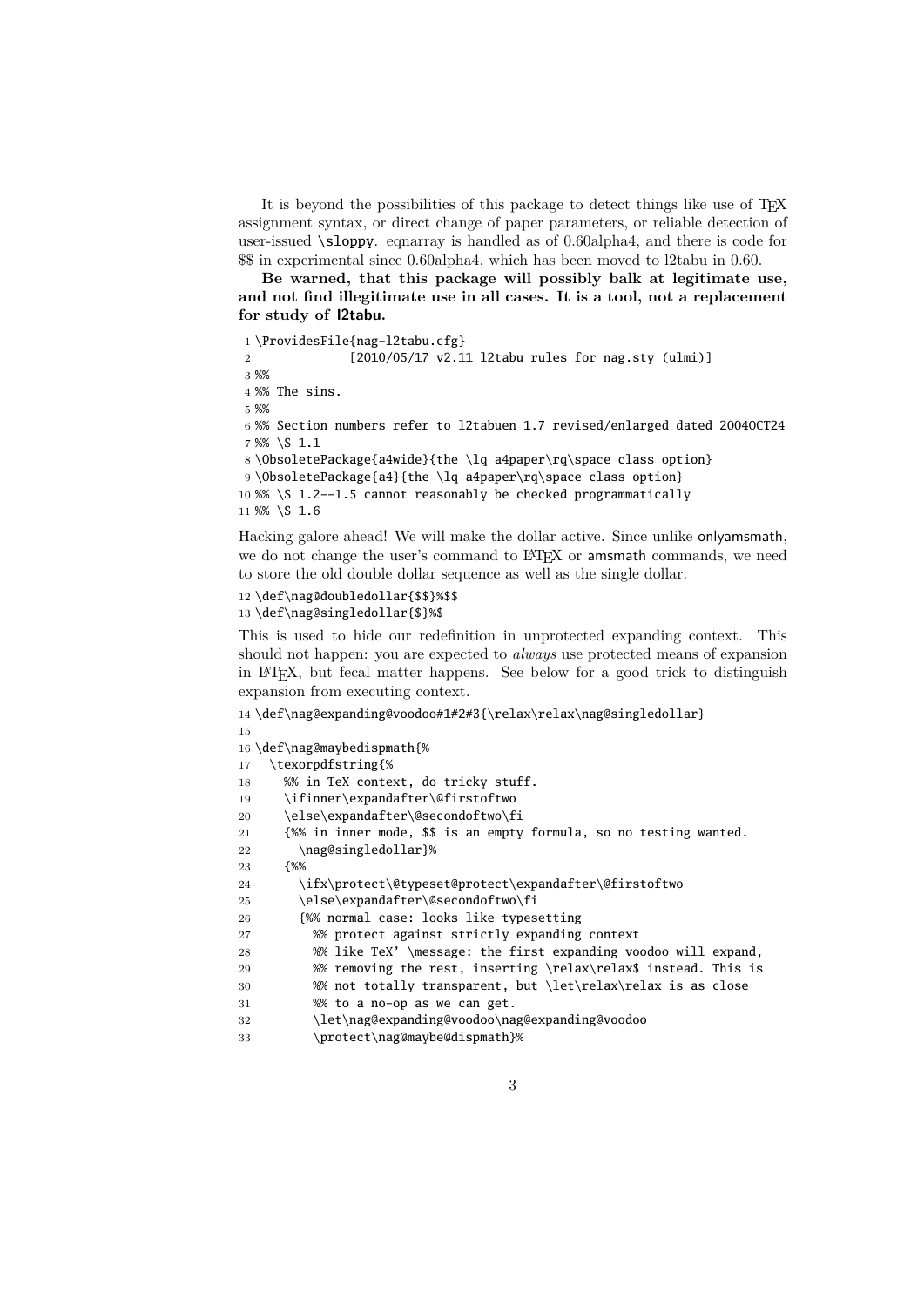```
34 {%% some other case, hide ourselves
35 \nag@singledollar}%
36 }%
37 }{%
38 %% in pdf context, just be a math shift. This creates the "math
39 %% shift not allowed" warnings we all love.
40 \nag@singledollar
41 }%
42 }
```
If the user doesn't load hyperref, we have to fake its \texorpdfstring command. Note that this will break any package that is foolish enough to detect hyperref by testing for definedness of \texorpdfstring.

```
43 \AtBeginDocument{\providecommand\texorpdfstring{\@firstoftwo}}
44 \AtBeginDocument{\catcode'$\active}%$
45 \AtEndDocument{\catcode'$=3\relax}
```
Now, the proper testing. (Yes, the above is just the technicalities.) We use the kernel's \@ifnextchar to look for a possible second dollar. Note however, this would allow skipping of spaces between them, and  $\frac{1}{2}$  is not a displayed equation start in T<sub>E</sub>X. We work around this by re\letting  $\&$  sptoken to something that cannot legally appear in the source.

```
46 \def\nag@quark{\nag@quark}
47 \bgroup
48 \catcode'$\active%$
49 \gdef\nag@maybe@dispmath{%
50 \bgroup
51 \let\@sptoken\nag@quark% prevent skipping of spaces
52 \@ifnextchar${%$%
53 \ifmmode
54 % we already warned upon entering.
55 \quad \text{black}56 \nag@warn{%
57 \nag@doubledollar...\nag@doubledollar\space is obsolete.\MessageBreak
58 Use \string\[...\string\] et al. instead}%
59 \overline{\text{f}}60 \egroup\expandafter\nag@doubledollar\@gobble
61 }{%
62 \egroup\nag@singledollar
63 }%
64 }
65 % we do the assignment here, which means any package that redefines
66 % \$ as well will silently disable us. This is a feature.
67 \global\let$\nag@maybedispmath%$
68 \egroup
```
new in 2.1alpha1: more compat testing. Version control keywords are dollardelimited. all five implementations get it wrong.

```
69 \AtBeginDocument{%
```

```
70 \@ifpackageloaded{rcs}{%
```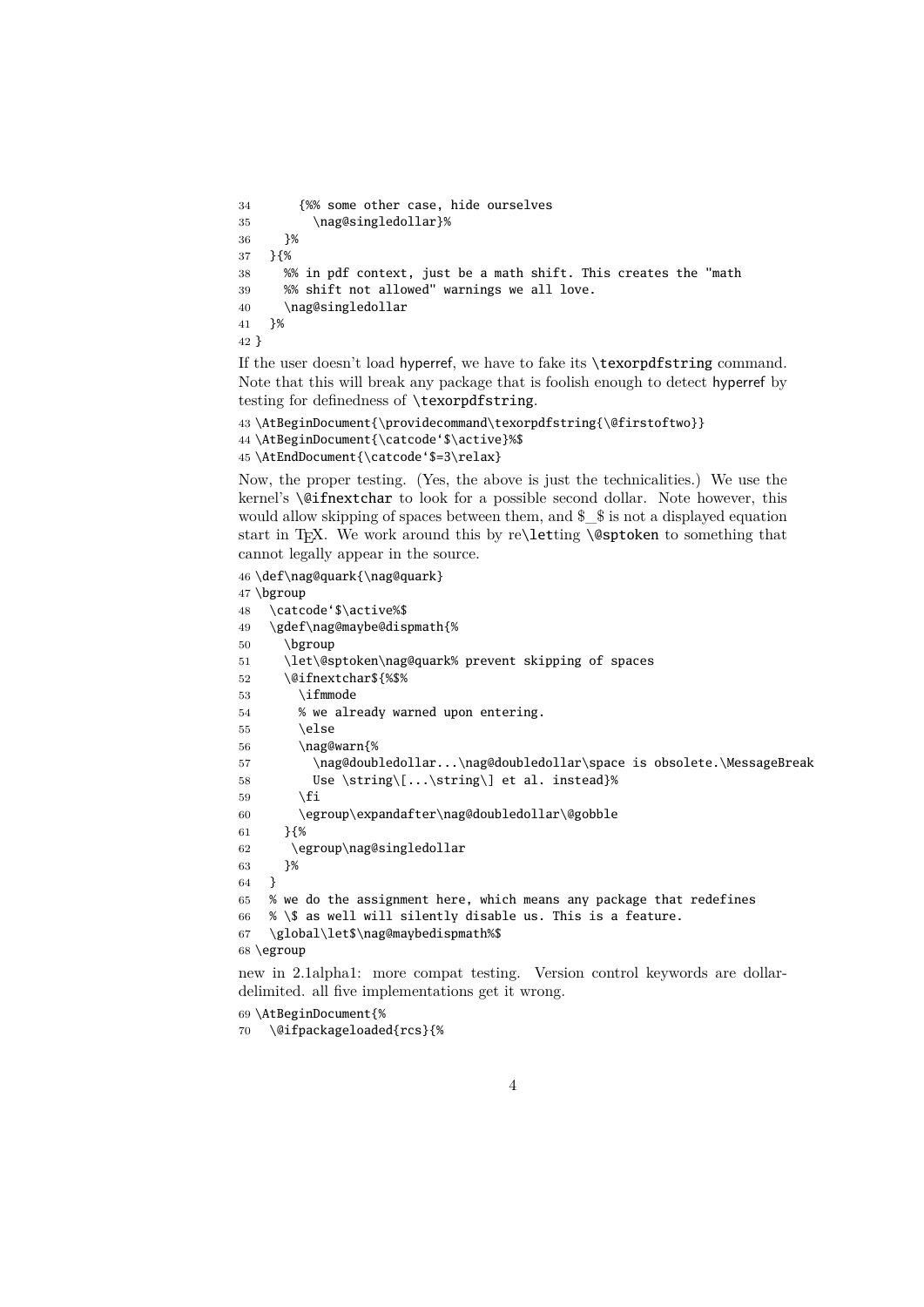```
71 % this redefinition is functionally equivalent,
72 % but does not share actual code.
73 \renewcommand\RCS{\bgroup%
74 \ \text{catcode'} \_ =\ \active75 \catcode'\$=3 % this line added for compatibility.
76 \csname RCS_get_argument\endcsname
77 }
78 \PackageInfo{nag}{rcs.sty hack applied}%
79 }{}%
80 \@ifpackageloaded{svninfo}{%
81 \g@addto@macro\@svnBeginRead{\catcode'\$ 3 }%
82 \PackageInfo{nag}{svninfo.sty hack applied}%
83 }{}%
84 \@ifpackageloaded{svn}{%
85 \PackageInfo{nag}{svn.sty is broken: disabling dollar check}%
86 \catcode'\$ 3
87 }{}%
88 \@ifpackageloaded{rcsinfo}{%
89 \PackageInfo{nag}{rcsinfo.sty is broken: disabling dollar check}%
90 \catcode'\$ 3
91 }{}%
92 \@ifpackageloaded{pgf}{%
93 \PackageInfo{nag}{pgf.sty is broken: disabling dollar check}%
94 \catcode'\$ 3
95 }{}%
96 }
97
98
99 %% \S 1.7 cannot reasonably be checked programmatically
100 %% \S 1.8 \sloppy is called by parbox, among others, and would
101 %% give many spurious warnings.
102 %% \S 2.1.1
103 \ObsoleteCS[an old LaTeX 2.09 command]{bf}
104 {\protect\bfseries\space or \protect\textbf}
105 \ObsoleteCS[an old LaTeX 2.09 command]{it}
106 {\protect\itshape\space or \protect\textit}
107 \ObsoleteCS[an old LaTeX 2.09 command]{rm}
108 {\protect\rmfamily\space or \protect\textrm}
109 \ObsoleteCS[an old LaTeX 2.09 command]{sc}
110 {\protect\scshape\space or \protect\textsc}
111 \ObsoleteCS[an old LaTeX 2.09 command]{sf}
112 {\protect\sffamily\space or \protect\textsf}
113 \ObsoleteCS[an old LaTeX 2.09 command]{sl}
114 {\protect\slshape\space or \protect\textsl}
115 \ObsoleteCS[an old LaTeX 2.09 command]{tt}
116 {\protect\ttfamily\space or \protect\texttt}
117 \ObsoleteCS[an old LaTeX 2.09 command]{cal}
118 {\protect\mathcal}% Hmm, this is not in 12tabu?
119 %% \S 2.1.2
120 %% Gone with 1.8 because this never worked for the kernel \frac anyway.
```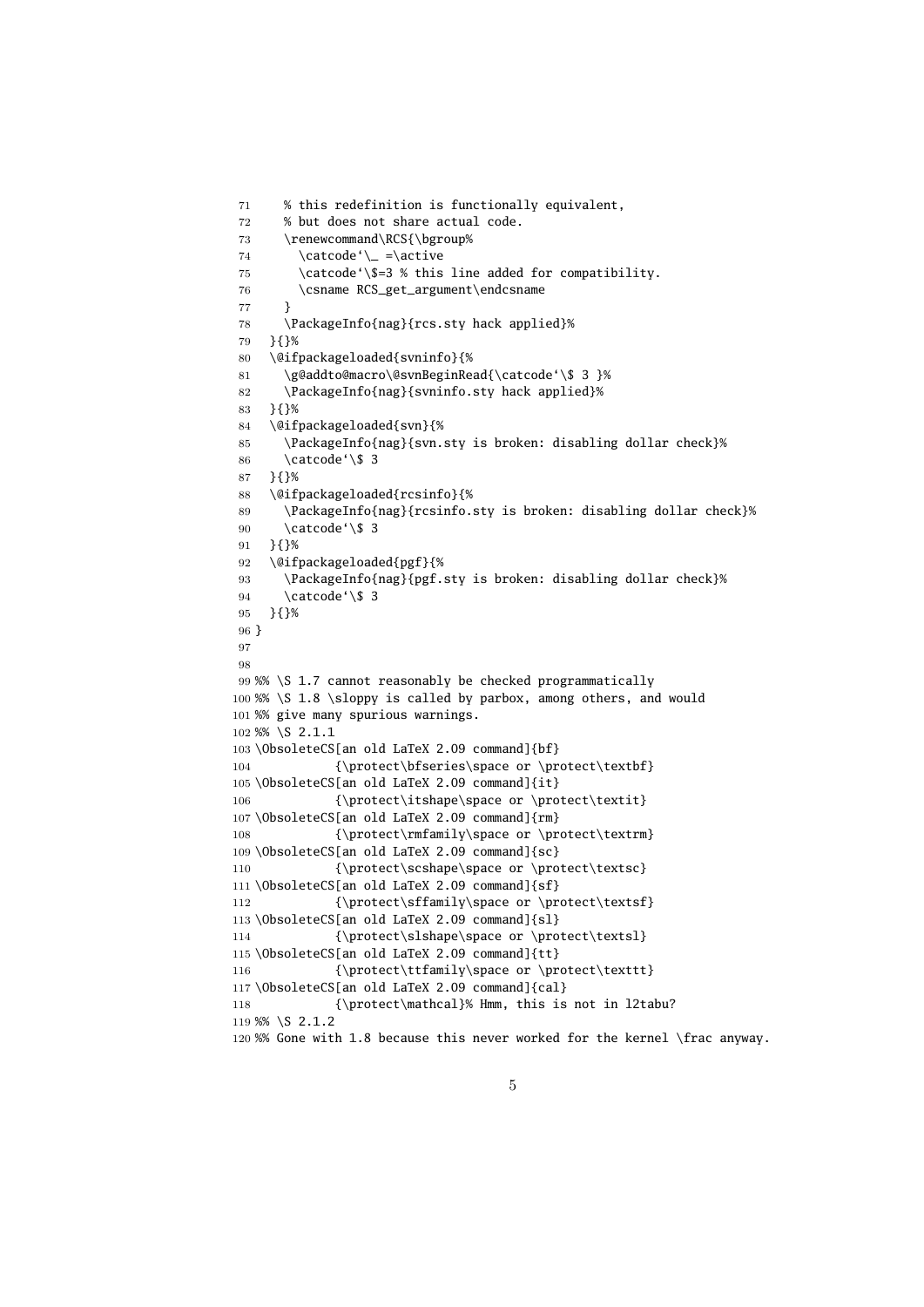```
121 %% \ObsoleteCS[TeX]{over}{\protect\frac}
122 %% \ObsoleteCS[TeX]{choose}{\protect\frac\space or amsmath's \protect\binom}
123 %% \S 2.1.3
124 \ObsoleteCS[TeX]{centerline}{\protect\centering\space or center environment}
125 %% \S 2.2.1
126 \ObsoleteClass{scrlettr}{the scrlttr2 package}
127 %% \S 2.2.2
128 \ObsoletePackage{epsf}{the graphicx package}
129 \ObsoletePackage{psfig}{the graphicx package}
130 \ObsoletePackage[deprecated]{epsfig}{the graphicx package directly}
131 %% \S 2.2.3
132 \ObsoletePackage{doublespace}{the setspace package}
133 %% \S 2.2.4
134 \ObsoletePackage{fancyheadings}{the fancyhdr or scrpage2 packages}
135 \ObsoletePackage{scrpage}{the scrpage2 package}
136 %% \S 2.2.5
137 \ObsoletePackage{isolatin}{the inputenc package with option latin1}
138 \ObsoletePackage{umlaut}{the inputenc package with suitable option
139 (latin1, utf8 ...)}
140 \ObsoletePackage{isolatin1}{the inputenc package with option latin1}
141 %% \S 2.2.6
142 \ObsoletePackage{t1enc}{the fontenc package with option T1}
143 %% \S 2.2.7 we don't check for bst yet.
144 %% (This is in l2tabu 1.8)
145 \ObsoletePackage{caption2}{the caption package v3.0 or later}
146 %% \S 2.3.1-3
147 \ObsoletePackage{times}
148 {the mathptmx, helvet (option scaled=.9), courier packages}149 \ObsoletePackage{pslatex}
150 {the mathptmx, helvet (option scaled=.9), courier packages}
151 \ObsoletePackage{mathptm}
152 {the mathptmx package}
153 %% \S 2.3.4-5
154 \ObsoletePackage{palatino}
155 {the mathpazo, helvet (option scaled=.95), courier packages}156 \ObsoletePackage{mathpple}{the mathpazo package}
157 %% \S 2.3.6 can't be checked
158 %% \S 2.3.7
159 \ObsoletePackage{euler}{the eulervm package}
160 \ObsoletePackage{utopia}{the fourier package}
161 %% \S 3.1
162 \NagDeclareFloat{figure}\NagDeclareFloat{table}%
163 \g@addto@macro\nag@labels{,label,caption@xlabel}%
164 % \changes{0.60}{2007/03/31}{alternate center-in-float check, doesn't
165 % take up as many macro names}
166 \nag@prepend{endcenter}{%
167 \ifx\@captype\@undefined\else
168 \nag@warn{\lq center\rq\space environment in \@captype.\MessageBreak
169 Maybe you want \protect\centering\space instead}%
170 \fi
```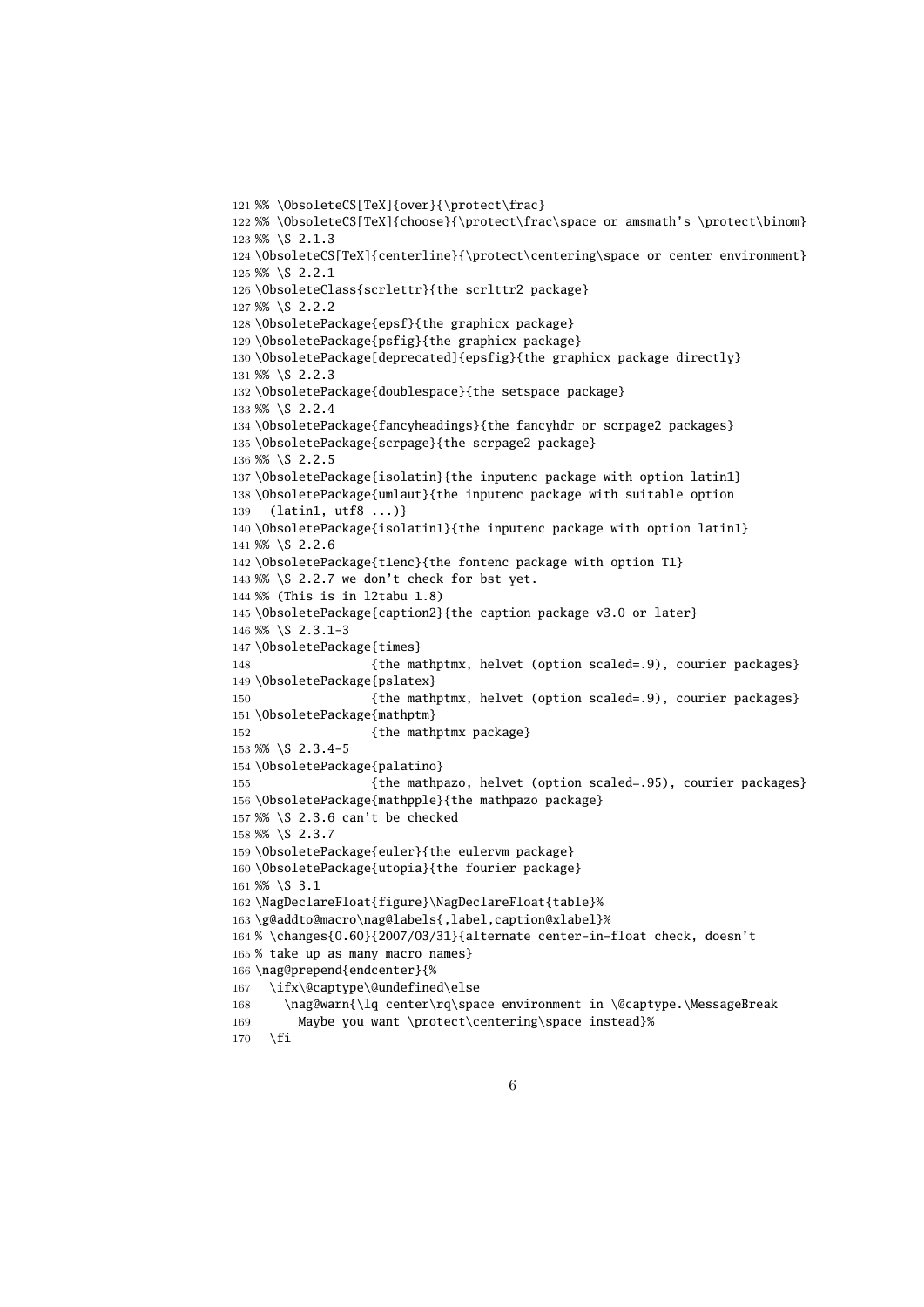```
171 }%
172 %% The latter two are used by KOMA-Script, the last by hypcap.
173 % \changes{0.53}{2007/03/21}{hypcap support. (H.G.Krauth\"auser)}
174 % \changes{0.53}{2007/03/21}{topcapt support.}
175 \g@addto@macro\nag@captions{,caption,captionabove,captionbelow,hc@caption,topcaption}%
176
177 %% \S 3.2
178 \NotAnEnvironment{appendix}%
179 %% In the same vein:
180 \@for\sectioning:=frontmatter,mainmatter,backmatter\do{%
181 \expandafter\NotAnEnvironment\expandafter{\sectioning}%
182 }
183 %% \S 3.3
184 %% It's more trouble than it's worth to have another warning for
185 %% align*, since it passes through align.
186 \ObsoleteEnv{eqnarray}{amsmath's align}
187 %% \S 3.4 -- nothing to be done --
```
#### **1.5 nag-orthodox.cfg**

nag-orthodox.cfg warns about usage that is not technically incorrect, but will mostly do things an unwary user may not expect. This includes in particular the usage of font size and style switches as environments (line spacing will be off if the environment does not contain a trailing  $\parrow$ par, spurious spaces might occur since the switches don't \ignorespaces), and, conversely, the usage of center etc. environments as unclosed switches. (Detection of the latter might still be somewhat brittle.)

```
188 \ProvidesFile{nag-orthodox.cfg}
189 [2006/04/19 v1.8 strict rules for nag.sty (ulmi)]
190\@for\fontcmd:=tiny,small,footnotesize,normalsize,large,Large,%
191 LARGE, huge, Huge\do{%
192 \expandafter\NotAnEnvironment\expandafter{\fontcmd}%
193 }%
194 \@for\fontcmd:=sffamily,rmfamily,ttfamily,%
195 bfseries, mdseries, scshape,%
196 itshape,upshape\do{%
197 \expandafter\NotAnEnvironment\expandafter{\fontcmd}%
198 }%
199 \@for\justsw:=centering,raggedleft,raggedright,%
200 RaggedLeft,RaggedRight\do{%
201 \expandafter\NotAnEnvironment\expandafter{\justsw}%
202 }
203 \@for\justenv:=center,flushleft,flushright\do{%
204 \expandafter\NotASwitch\expandafter{\justenv}%
205 }
```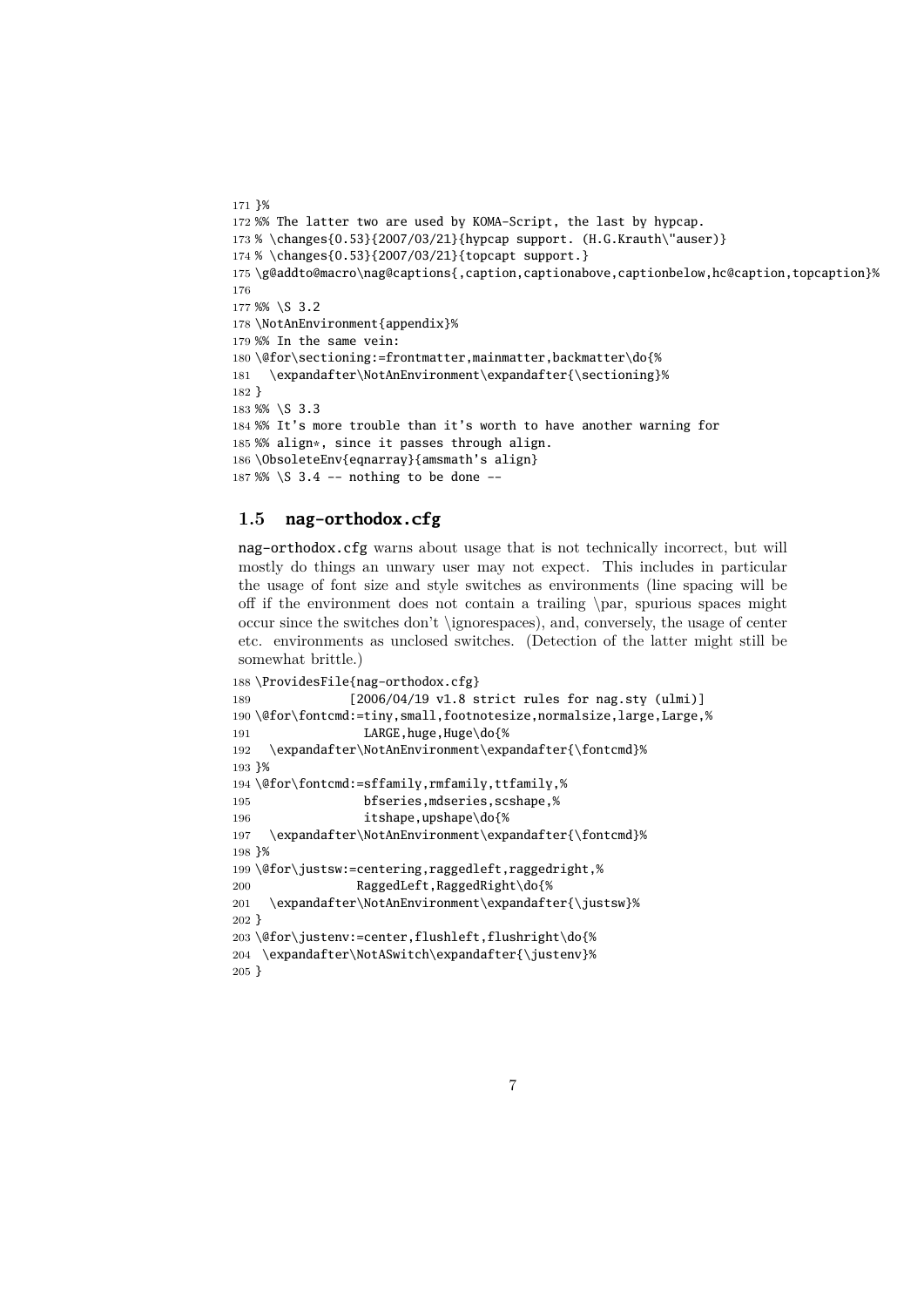### **1.6 nag-abort.cfg**

Requesting this nag file will turn all complaints into errors.

```
206 \ProvidesFile{nag-abort.cfg}
207 [2007/11/10 v0.2 treat complaints as errors (ulmi)]
208 \DeclareRobustCommand\nag@warn[1]{%
209 \addtocounter{nag@sins}{1}%
210 \PackageError{nag}{#1}{#1}%
211 }
212 \DeclareRobustCommand\nag@warnNoLine[1]{%
213 \addtocounter{nag@sins}{1}%
214 \PackageError{nag}{#1}{#1}%
215 }
```
#### **1.7 nag-experimental.cfg**

Functionality that needs more testing.

```
216 \ProvidesFile{nag-experimental.cfg}
217 [2009/07/04 v0.62alpha2 experimental additions to nag (ulmi)]
```
Patch handling of nofiles: suppressed lines give an Info-level message in the logfile now. The message doesn't quite give the original line, but a sanitized version. Reason: otherwise, we might need to execute the setup code  $#2$ .

```
218 \long\def\nag@protected@dontwrite#1#2#3%
```

```
219 {\write\m@ne{}%
220 \def\nag@line{#3}%
221 \@onelevel@sanitize\nag@line
222 \PackageInfo{nag}{%
223 \string\nofiles\space in effect.
224 Did not write line \MessageBreak
225 '\nag@line'
226 }%
227 \if@nobreak\ifvmode\nobreak\fi\fi}%
228
229 \if@filesw
230 \def\nofiles{%
231 \@fileswfalse
232 \typeout{No auxiliary output files.^^J}%
233 \global\let\protected@write=\nag@protected@dontwrite
234 \let\makeindex\relax
235 \let\makeglossary\relax}
236 \else
237 % already \nofiles.
238 \global\let\protected@write=\nag@protected@dontwrite
239 \setminus fi
```
Amend "no space for a new foo" message to point out eTEX alleviates some problems in that area.

\gdef\ch@ck#1#2#3{%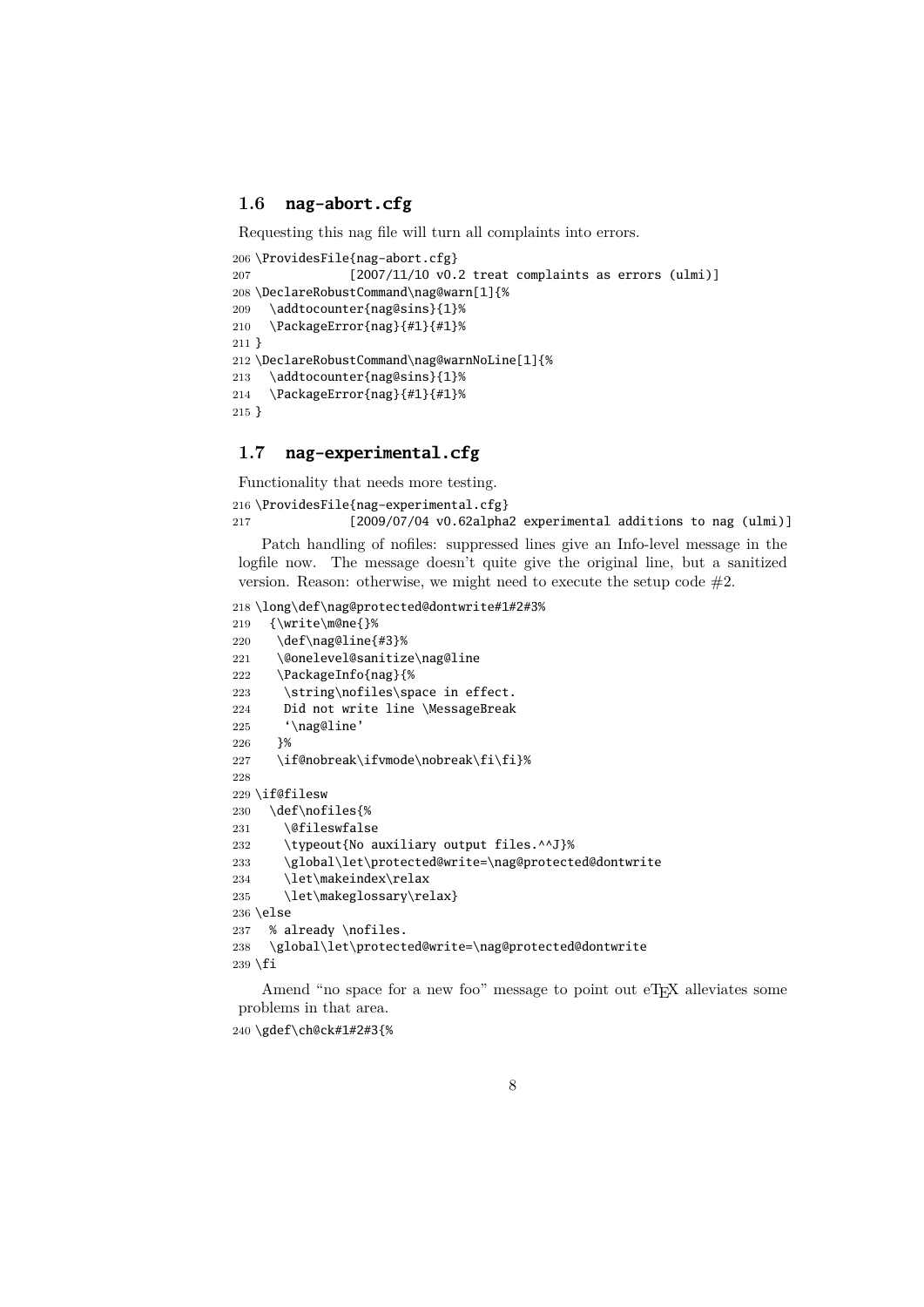```
241 \ifnum\count1#1<#2\else
242 \errhelp{%
243 eTeX has more counters, dimens, etc., maybe
244 that will help.
245 }
246 \errmessage{No room for a new #3}%
247 \fi}
248 \def\@testdef #1#2#3{%
249 \def\reserved@a{#3}%
250 \expandafter \ifx \csname #1@#2\endcsname\reserved@a
251 \else
252 \@tempswatrue
253 \begingroup
254 \@onelevel@sanitize\reserved@a
255 \expandafter\let\expandafter\nag@tmpb\csname #1@#2\endcsname
256 \ifx\nag@tmpb\relax
257 \let\nag@tmpb\@empty
258 \else
259 \@onelevel@sanitize\nag@tmpb
260 \forallfi
261 \PackageInfo{nag}{%
262 Label '#2' appears to have changed from\MessageBreak
263 '\nag@tmpb'\MessageBreak
264 to '\reserved@a'
265 }%
266 \endgroup
267 \fi}
    Check if a float that may be positioned b is actually small enough for bottom-
fraction etc.
268 \let\@xa\expandafter
269 \newif\ifnag@dofloatsizecheck
270 \newif\ifnag@allfloatpositionsfailed
271 \newcommand\nag@allfloatsizechecks{}%
272 \newcommand\nag@onefloatsizecheck[2]{%
273 % #1 is size fraction of textheight,
274 % #2 is position to say in warning.
275 \ifdim \ht\@currbox>#1\textheight
276 \@tempdima -#1\textheight
277 \advance \@tempdima \ht\@currbox
278 \PackageInfo{nag}{Float too large for #2 by \the\@tempdima}%
279 % note we do not truncate.
280 % also, it's too late to add "p" now.
281 \else
```

```
282 \nag@allfloatpositionsfailedfalse
```

```
283 \fi
```
}

% \@currbox is current float box,

% \@fps is the current list of float specifiers.

```
287 \renewcommand\@largefloatcheck{%
```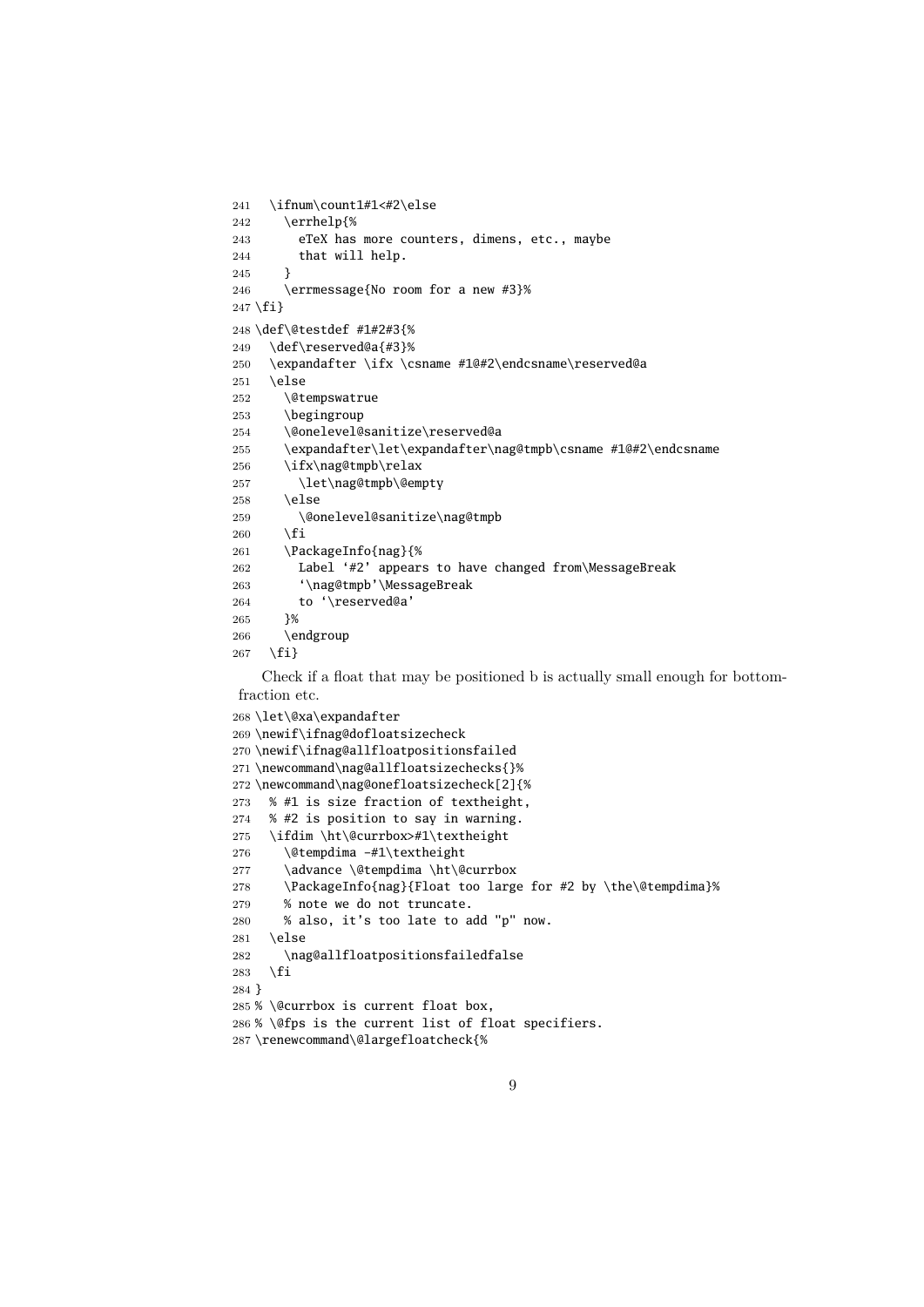```
288 \ifdim \ht\@currbox>\textheight
289 \@tempdima -\textheight
290 \advance \@tempdima \ht\@currbox
291 \@latex@warning {Float too large for page by \the\@tempdima}%
292 \ht\@currbox \textheight
293 \forallfi
294 %% the preceding is the original check.
295 \nag@dofloatsizechecktrue
296 \nag@allfloatpositionsfailedtrue
297 \def\nag@allfloatsizechecks{}%
298 \@xa\@xa\@xa\@tfor\@xa\@xa\@xa\nag@fltsz@tmp\@xa\@xa\@xa:\@xa\@xa\@xa=\csname @fps\endcsna
299 \ifx\nag@fltsz@tmp\relax
300 \nag@dofloatsizecheckfalse
301 \qquad \text{if}302 \if\nag@fltsz@tmp !
303 \nag@dofloatsizecheckfalse
304 \else
305 \if\nag@fltsz@tmp t
306 \g@addto@macro\nag@allfloatsizechecks
307 {\nag@onefloatsizecheck{\topfraction}{top of page}}%
308 \else
309 \if\nag@fltsz@tmp b
310 \g@addto@macro\nag@allfloatsizechecks
311 {\nag@onefloatsizecheck{\bottomfraction}{bottom of page}}%
312 \else
313 \if\nag@fltsz@tmp p
314 \nag@allfloatpositionsfailedfalse
315 \quad \text{If}316 \qquad \qquad \setminus fi317 \fi
318 \fi
319 }%
320 \ifnag@dofloatsizecheck
321 \nag@allfloatsizechecks
322 \ifnag@allfloatpositionsfailed
323 \nag@warn{All float specifiers '\@fps' won't work}%
324 \quad \text{f}325 \quad \text{fi}326 }%
```
More experimental code: warning about files that were requested but not there. The really important one would be a check for include (this is just a typeout in the kernel?!). But as it is, we get warnings that point out missing ToC, LoF etc.

```
327 \def\@input#1{%
328 \IfFileExists{#1}{\@@input\@filef@und}{%
329 \typeout{No file #1.}
330 \@latex@warning{File '#1' not found}
331 %{The file '#1' was requested but not found }
332 \protected@edef\nag@nofile{File '#1' requested, but not found}%
333 \@xa\AtEndDocument\@xa{%
```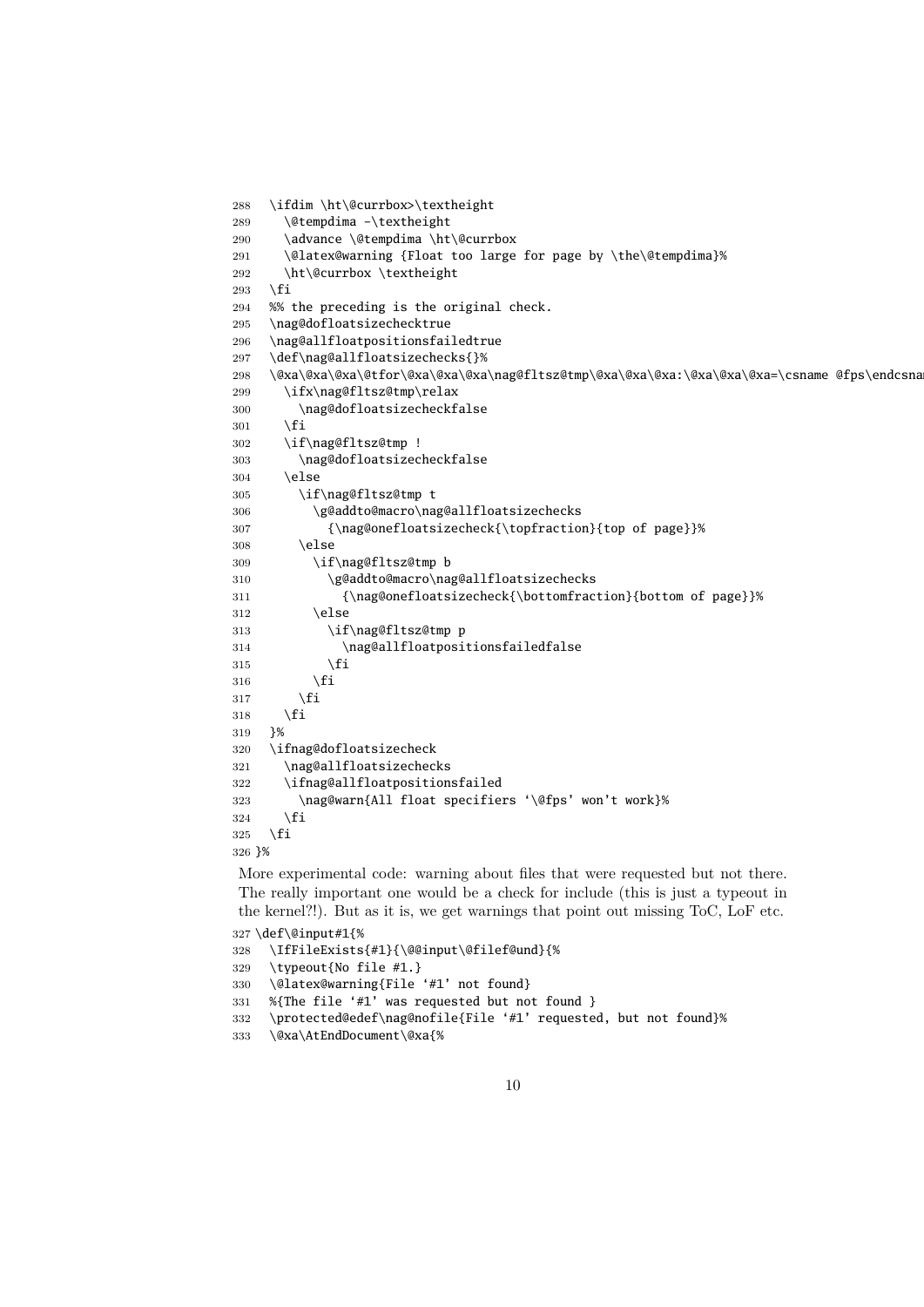```
334 \@xa\@latex@info@no@line\@xa{%
335 \nag@nofile
336 }%
337 }%
338 }}%
339 %
340 \def\@input@#1{\InputIfFileExists{#1}{}{%
341 \typeout{No file #1.}
342 \@latex@warning{File '#1' not found}
343 {The file '#1' was requested but not found }
344 \edef\nag@nofile{File '#1' requested, but not found}%
345 \@xa\AtEndDocument\@xa{%
346 \@xa\@latex@info@no@line\@xa{%
347 \nag@nofile
348 }%
349 }%
350 }}%
351 %
```
## **2 Author-side considerations and implementation.**

If you are a package or class author and want to extend the range of nag (or prevent nag from criticizing your macros), please see the description below, in sections 2.2 and following. It is probably wise to group new rules in a seperate nag file: users can request nag files by passing their name as a package parameter, as shown above for the example of l2tabu.

#### **2.1 Low-level tools.**

```
Identify ourselves.
352 \NeedsTeXFormat{LaTeX2e}
353 \ProvidesPackage{nag}[2011/11/25 0.7 warning about old commands (ulmi)]
354 \let\@xa\expandafter
355 \let\@nx\noexpand
```
First of all, two counters we need. The first is used to generate running numbers for replacement macros, the latter is stepped for each complaint we have, so that the user gets a frighteningly high number, showing how sinful he or she is.

```
356 \newcounter{nag@c}
357 \renewcommand\thenag@c{\roman{nag@c}}%
358 \setcounter{nag@c}{1}%
359 \begingroup
360 \let\@addtoreset\@gobbletwo
361 \newcounter{nag@sins}%
362 \endgroup
```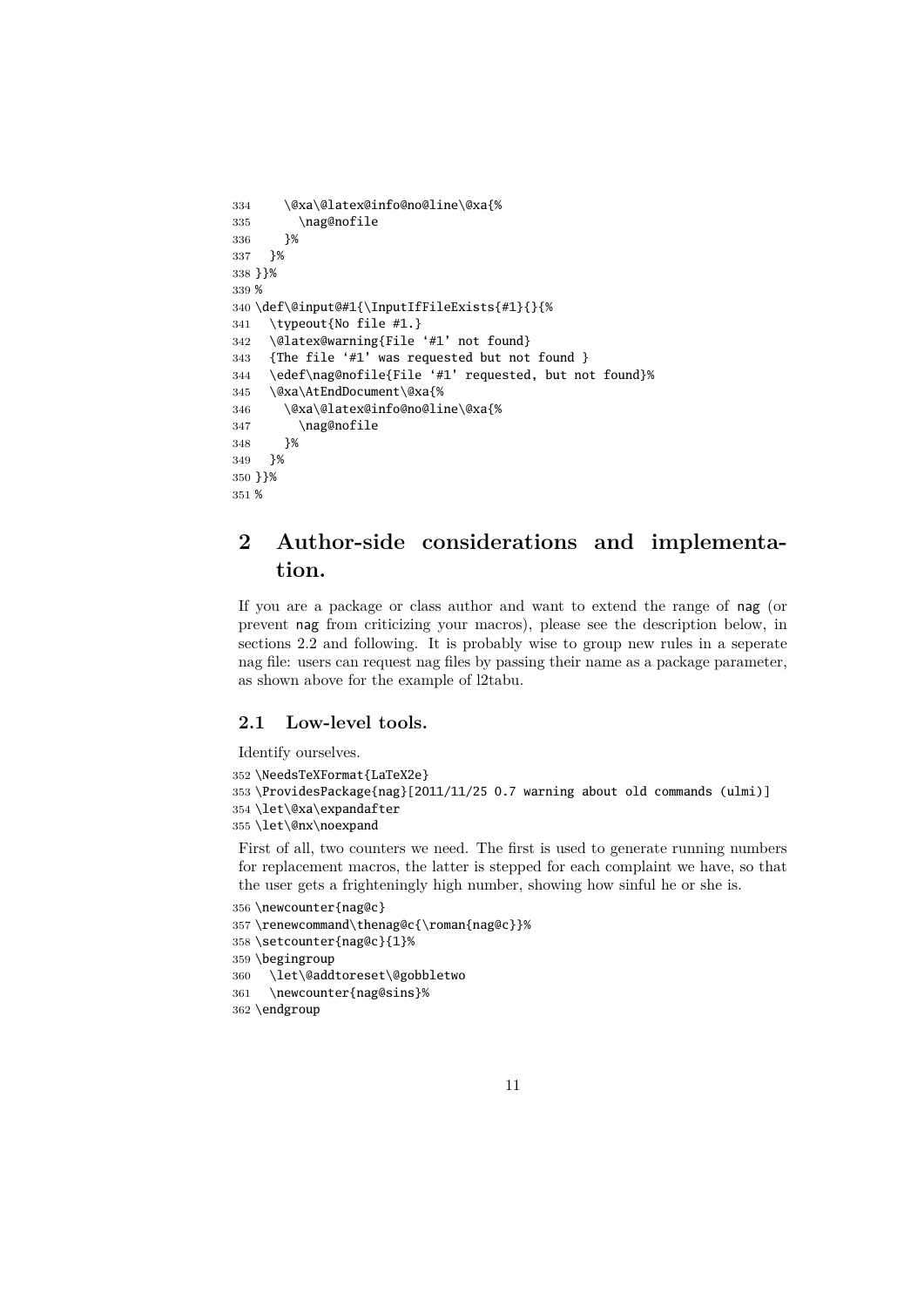#### \nag@prepend \nag@prepend{ $\csc{s}$ }{*(something*)}: Prepend *\something*} to the macro definition of  $\setminus \langle cs \rangle$ .

In reality, we do call indirection: save old macro away, redefine macro to do the something, call old macro. (With thanks to Juergen Goebel, Heiko Oberdiek and Rolf Niepraschk (savesym))

From  $0.60\alpha_2$  on, nag is more robust about not defining commands that are not there. Now, they're not even relaxed.

```
363 \newcommand\nag@ifundefined[1]{%
```

```
364 \begingroup
```

```
365 \@ifundefined{#1}{\endgroup\@firstoftwo}{\endgroup\@secondoftwo}%
366 }
```
Don't define the macro if it's not there. This confuses caption, which loads ragged2e AtBeginDocument, at which point, RaggedLeft et al. were already defined by us. . . . but *do* log a message.

```
367 \newcommand\nag@prepend[2]{%
```

```
368 \nag@ifundefined{#1}{%
369 % if it doesn't exist, don't do anything.
370 \PackageInfo{nag}{%
371 Command \@backslashchar#1\space not defined, skipping amendment%
372 }%
373 }{%
374 \nag@ifundefined{#1 }{%
375 \let\nag@maybespace\@empty
376 }{%
377 \let\nag@maybespace\space
378 %\PackageInfo{nag}{%
379 % Command \@backslashchar#1\space appears robust\MessageBreak
380 % Modifying '\@backslashchar#1\space' instead.
381 %}%
382 }%
383 \@xa\let
384 \csname nag@@#1@\thenag@c\@xa\endcsname
385 \csname #1\nag@maybespace\endcsname
386 \@xa\DeclareRobustCommand\csname nag@@warning@\thenag@c\@xa\endcsname{%
387 #2%
388 }%
389 \@xa\nag@pr@p@nd\csname #1\nag@maybespace\@xa\endcsname
390 \csname nag@@#1@\thenag@c\@xa\endcsname
391 \csname nag@@warning@\thenag@c\@xa\endcsname
```
Fun with scoping: one might think we can get away with a (non-local) \advance\c@nag@c 1\relax here. This would lead to less hashtable usage. Problem: if a nag@@foo@17 macro ever escapes its scope, it might be bound to something else entirely. This might occur with some of the fancier table packages which use external files?

 \stepcounter{nag@c}% }% }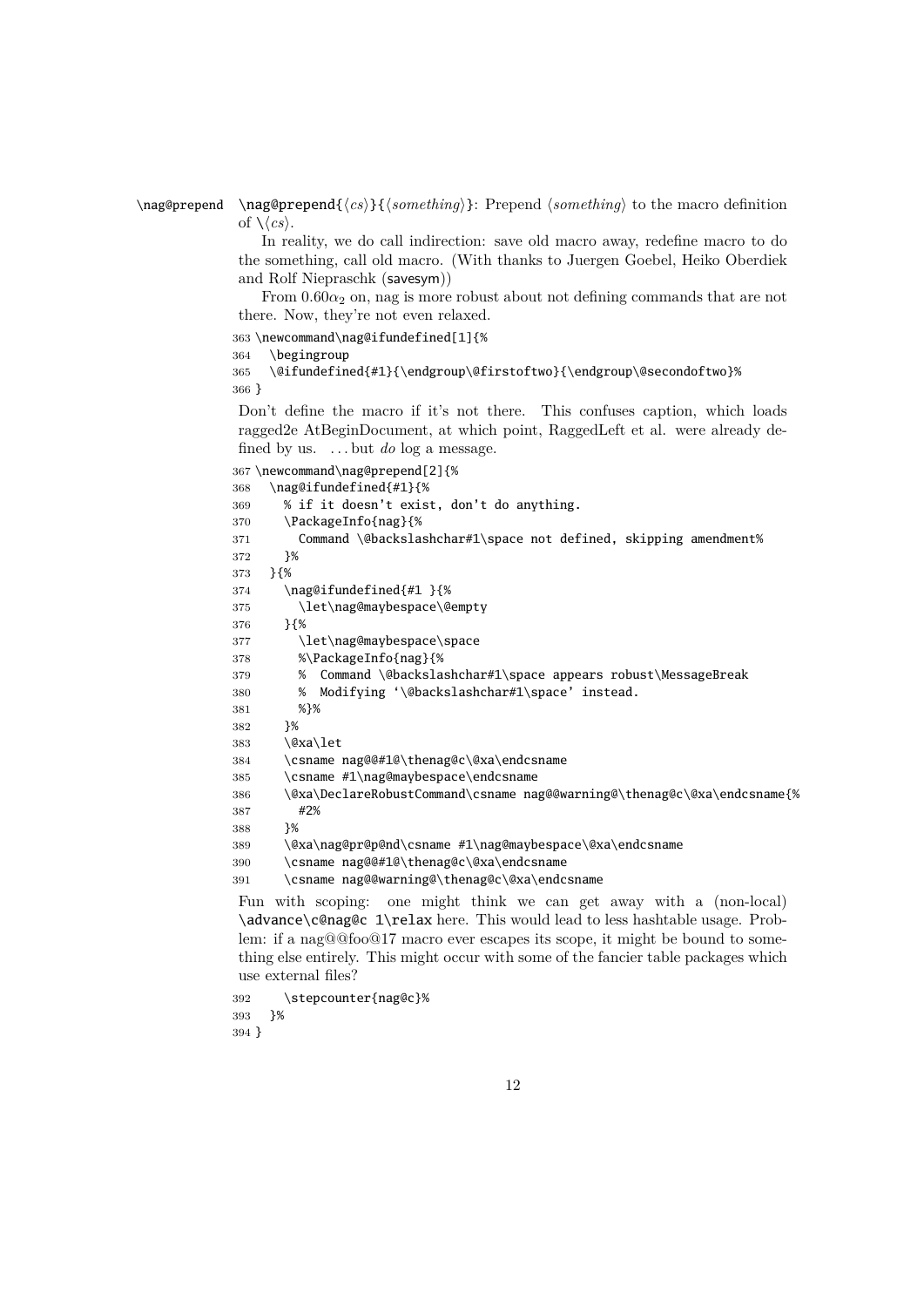```
395 \newcommand\nag@pr@p@nd[3]{%
396 \def#1{#3#2}%
397 }
```
\nag@warn All complaints to the user run through one of these two macros, with or without source line.

```
398 \DeclareRobustCommand\nag@warn{%
399 \addtocounter{nag@sins}{1}%
400 \PackageWarning{nag}%
401 }
402 \DeclareRobustCommand\nag@warnNoLine{%
403 \addtocounter{nag@sins}{1}%
404 \PackageWarningNoLine{nag}%
405 }
406 \providecommand\PackageInfoNoLine[2]{%
407 \PackageInfo{#1}{#2\@gobble}%
408 }
409 \DeclareRobustCommand\nag@suggestNoLine[1]{%
410 \PackageInfoNoLine{nag}{#1}%
411 }
```
### **2.2 Obsoletifying commands.**

(No, I do not think that is a proper word either.)

```
\ObsoleteCS Usage: \ObsoleteCS[\{reason\}]{\{CS\}}{\{suggestions\}} Mark \\langle CS \rangle as obsolete.
                \langle reason \rangle defaults to obsolete. When the macro is used anyway, the following
                warning is logged:
                Command \setminus \langle CS \rangle is \langle reason \rangle. Use \langle suggestions \rangle instead.
               412 \newcommand\ObsoleteCS[3][obsolete]{%
               413 \AtBeginDocument{%
               414 \nag@prepend{#2}{%
               415 \nag@warn{%
               416 Command \@backslashchar#2 is #1.
               417 \MessageBreak
               418 Use #3 instead}%
               419 }%
               420 }%
               421 }
\ObsoleteEnv
               422 \newcommand\ObsoleteEnv[3][obsolete]{%
```

```
423 \AtBeginDocument{%
424 \nag@prepend{#2}{%
425 \nag@warn{%
426 Environment #2 is #1.
427 \MessageBreak
428 Use #3 instead}%
429 }%
```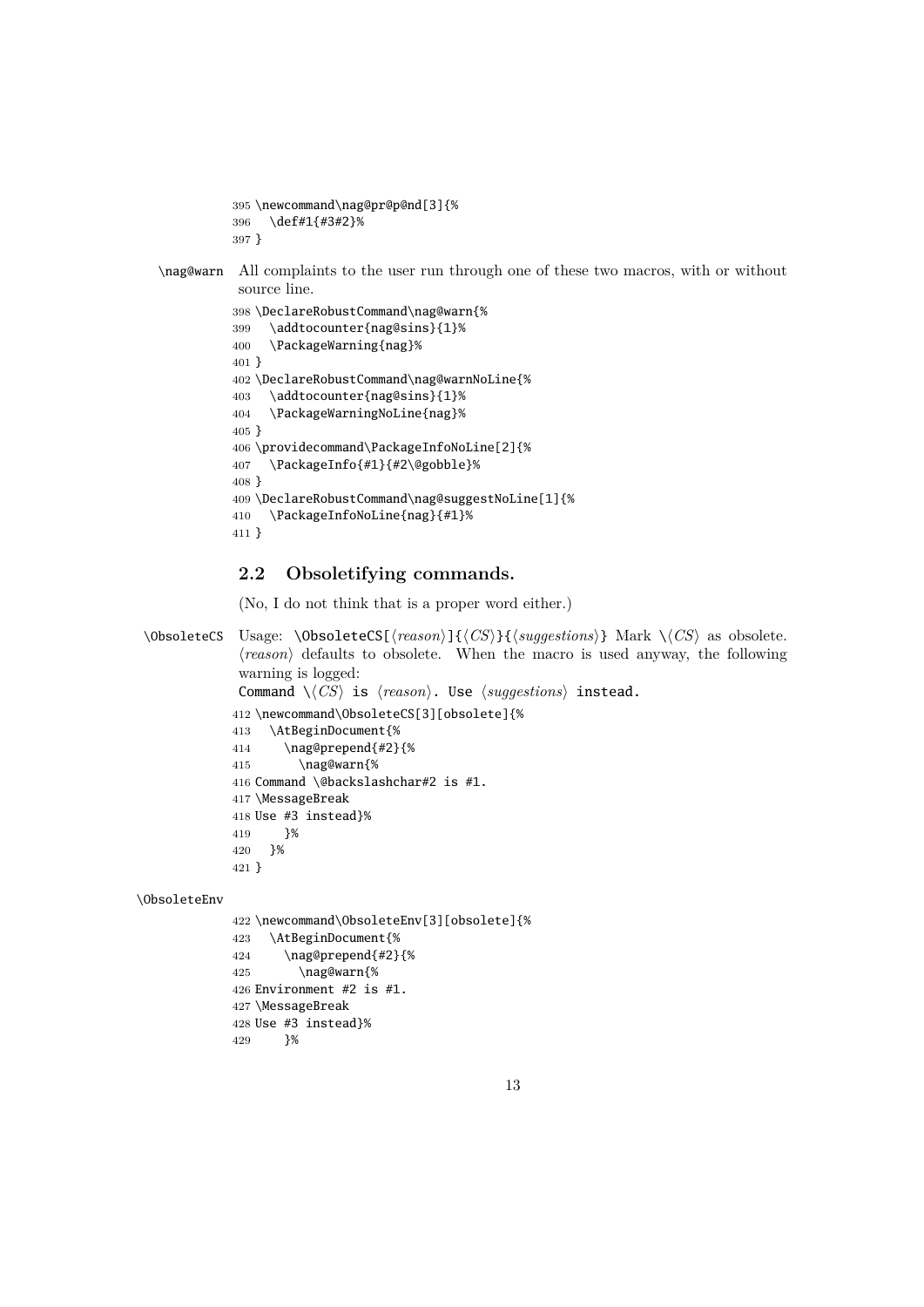}% }

### **2.3 Obsoletifying packages and classes.**

Checking for packages and classes is done by looking for ver@foo.sty, which holds the version information that is also displayed by \listfiles. This means that we're out of luck if fontenc ever becomes obsolete, because that won't be detected.

First, define a macro to check if a control sequence is defined. Unlike \@ifundefined, this will not define the control sequence to \relax, but the arguments will be executed in a group. For our purposes, this doesn't matter, because we only give a warning (and **\addtocounter** already is **\global**).

```
432 \newcommand\nag@ifcsname[3]{%
```

```
433 \begingroup\@ifundefined{#1}{#3}{#2}\endgroup
434 }
```
Just because we can, use  $\epsilon$ T<sub>EX</sub>' \ifferendiance if we can. This bootstrapping gives me a big grin...Note we add an extra group for compatibility with the non- $\epsilon$  case.

```
435 \nag@ifcsname{ifcsname}{%
436 \renewcommand*\nag@ifcsname[3]{%
437 \begingroup
438 % assume it won't be there.
439 \let\tmp@a\@secondoftwo
440 \ifcsname #1\endcsname
441 % It still might be relax from some other test. Thanks to J\"org
442 % Sommer for finding this bug.
443 \expandafter\ifx\csname #1\endcsname\relax
444 \else
445 % it's there after all
446 \let\tmp@a\@firstoftwo
447 \fi
448 \fi
449 \tmp@a{#2}{#3}%
450 \endgroup
451 }%
This way of escaping the grouping gives me an even bigger grin.
452 \global\let\nag@ifcsname\nag@ifcsname
453 }{}
```

```
\ObsoletePackage Usage: \ObsoletePackage[\{reason\}]{\{package\}}{\{ alternative\}. Mark \{package\}as obsolete. \langle reason \rangle defaults to obsolete. If the \langle package \rangle is used anyway, at the
                       end of the compilation, the following warning will be displayed:
                       Package \langle package \rangle is \langle reason \rangle. Use \langle alternative \rangle instead.
```
\newcommand\ObsoletePackage[3][obsolete]{%

```
455 \AtEndDocument{%
```
- % |\@clsextension| is onlypreamble, for some reason.
- \nag@ifcsname{ver@#2.sty}{%
- \nag@warnNoLine{%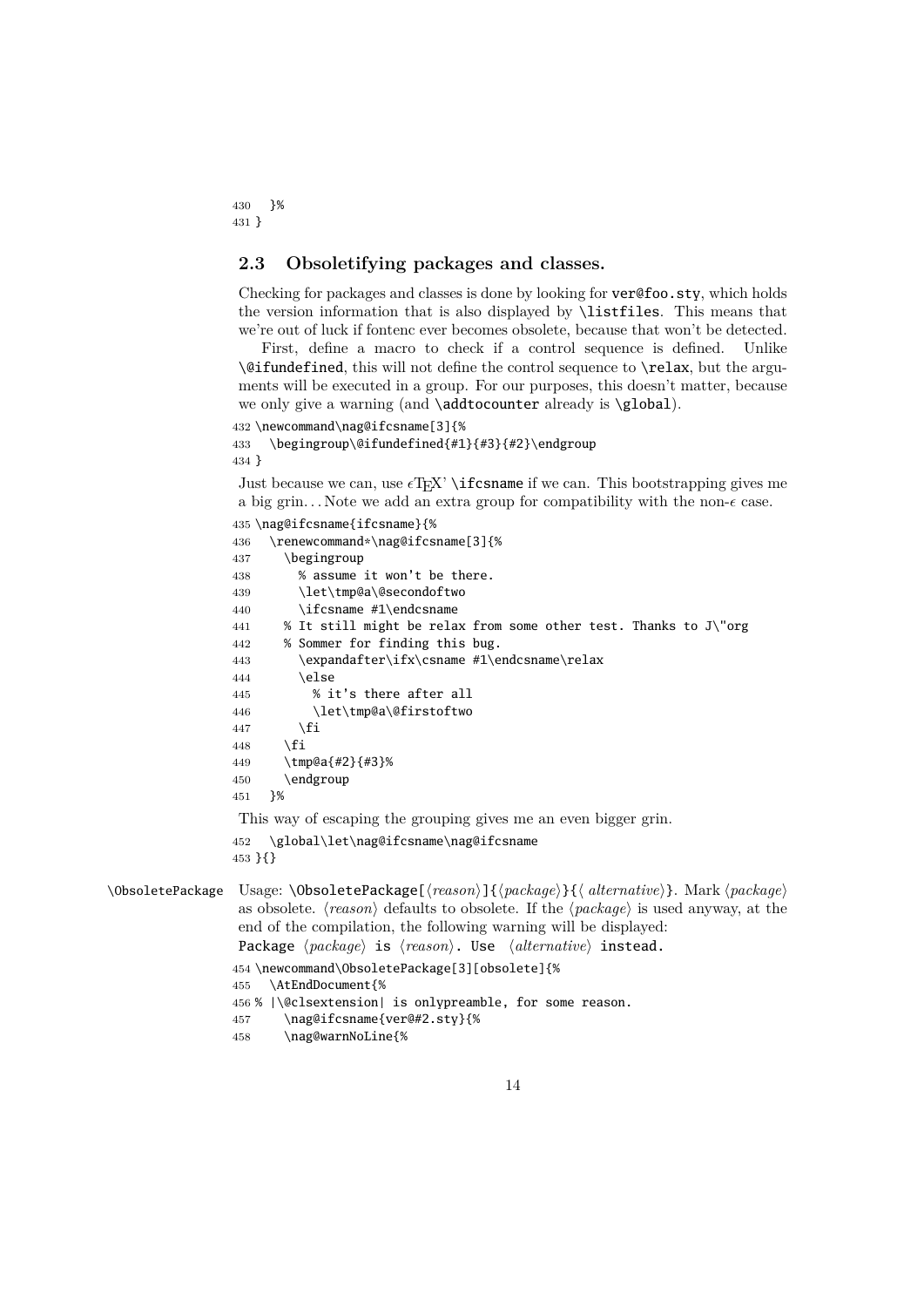```
459 Package #2 is #1.\MessageBreak
                      460 Use #3 instead}%
                      461 }{}%
                      462 }%
                      463 }
   \SuggestedPackage Usage: \SuggestedPackage[\{reason\}]{\{package\}}
                      464 \newcommand\SuggestedPackage[2][might be useful to you]{%
                      465 \AtEndDocument{%
                      466 \nag@ifcsname{ver@#2.sty}{%
                      467 % Attaboy!
                      468 }{%
                      469 \nag@suggestNoLine{%
                      470 Not loaded: Package #2 #1}%
                      471 \frac{1}{8}472 }%
                      473 }%
\IncompatiblePackages Usage: \IncompatiblePackages[\reason)]{\package}}{\package}}{\hint\}
                      474 \newcommand\IncompatiblePackages[4][are incompatible]{%
                      475 \AtEndDocument{%
                      476 \nag@ifcsname{ver@#2.sty}{%
                      477 \nag@ifcsname{ver@#3.sty}{%
                      478 \nag@warnNoLine{%
                      479 Packages #2 and #3 #1.\MessageBreak
                      480 #4}%
                      481 }{}%
                      482 }{}
                      483 }%
                      484 }%
       \ObsoleteClass Usage: \ObsoleteClass[\{reason\}]{\{class\}}{\{ alternative}}. Mark \{class\} as ob-
                       solete. \langle reason \rangle defaults to obsolete. If the \langle class \rangle is used anyway, at the end of
                       the compilation, the following warning will be displayed:
                       Class \langle class \rangle is \langle reason \rangle. Use \langle alternative \rangle instead.
                      485 \newcommand\ObsoleteClass[3][obsolete]{%
                      486 \AtEndDocument{%
                      487 % |\@clsextension| is onlypreamble, for some reason.
                      488 \nag@ifcsname{ver@#2.cls}{%
                      489 \nag@warnNoLine{%
                      490 Class #2 is #1.\MessageBreak
                      491 Use #3 instead}%
                      492 }{}%
                      493 }%
                      494 }
   \BadFileLoadOrder
                      495 \def\nag@quark{\nag@quark}
                      496 \ifx\@listfiles\@undefined
```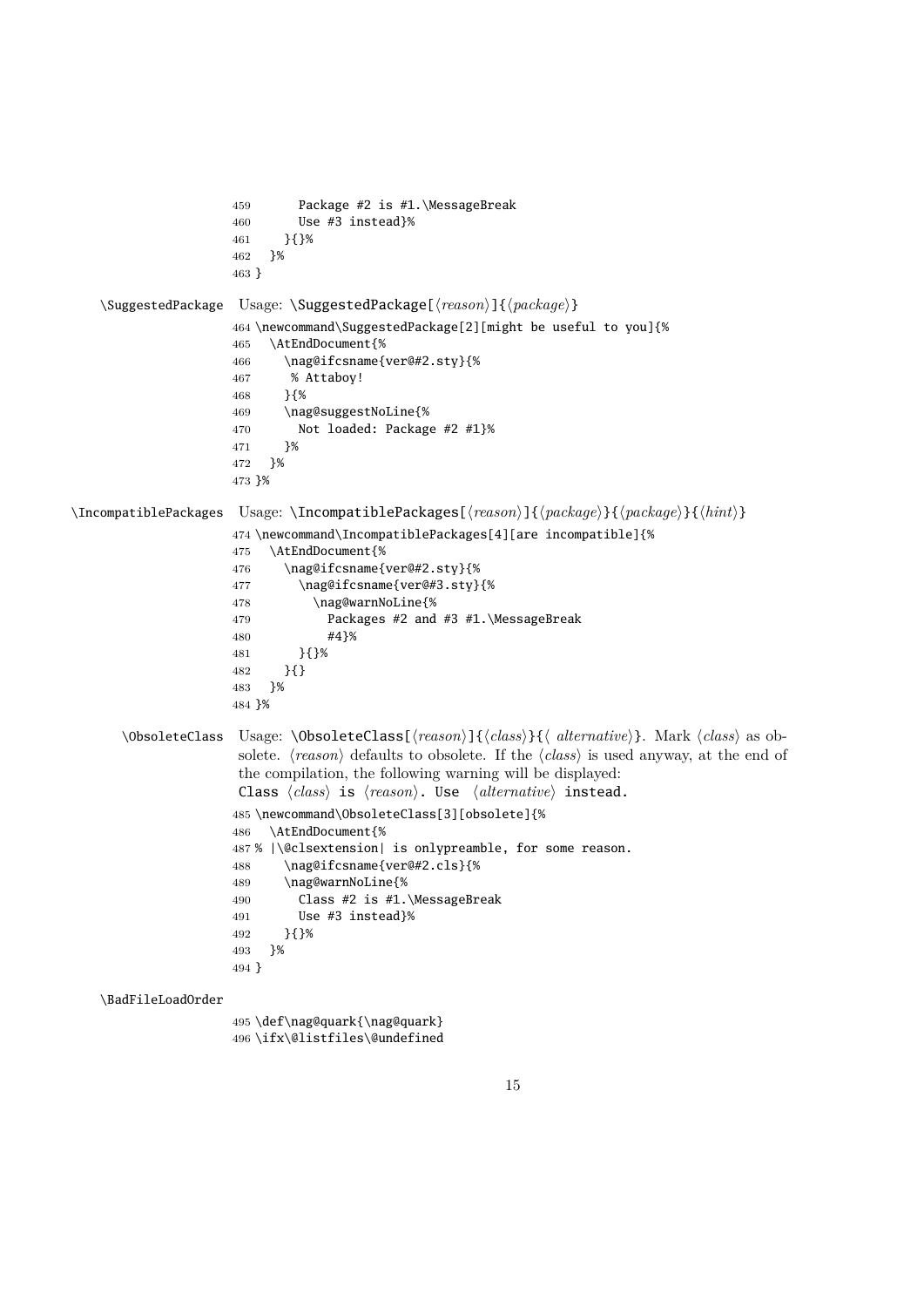```
497 % emulate a silent listfiles
498 \def\@listfiles#1\@@{}%
499 \fi
500 \newcommand\BadFileLoadOrder[3][This might cause problems]{%
501 \AtEndDocument{%
502 \nag@ifLoadOrder{#2}{#3}{%
503 \nag@warnNoLine{%
504 '#3' loaded after '#2'.\MessageBreak
505 #1}%
506 }%
507 }%
508 }
509 \def\nag@ifLoadOrder#1#2{%
510 \def\nag@tmporder@a ##1#1##2\relax{%
511 \ifx\nag@quark##2\nag@quark
512 \noexpand\@gobble
513 \else
514 \nag@tmporder@b ##2,#2\relax
515 \fi
516 }%
517 \def\nag@tmporder@b ##1#2##2\relax{%
518 \ifx\nag@quark##2\nag@quark
519 \noexpand\@gobble
520 \else
521 \noexpand\@firstofone
522 \quad \forall \text{fi}523 }%
524 \@xa\protected@edef\@xa\nag@tmporder\@xa{\@xa\nag@tmporder@a\@filelist,,#1\relax}%
525 \nag@tmporder
526 }
```
### **2.4 Common float errors and no-nos.**

We do the following:

- check for presence of a caption
- check for absence of the center environment
- check that a label comes only after a caption

First of all, we define two ifs to memorize whether we have a label and/or a caption in the float already. Package writers may want to set these manually behind nag's back. In this way, they can suppress possible warnings if they know what they're doing – we only check at the end of the float environment, which gives them plenty of time to call \csname nag@haslabeltrue\endcsname et al. (Thanks to Markus Kohm for pointing out this need.) We initialize **\nag@hascaption** to be true because since 0.60, \label always checks if it's after a caption, even outside of floats.

\newif\ifnag@haslabel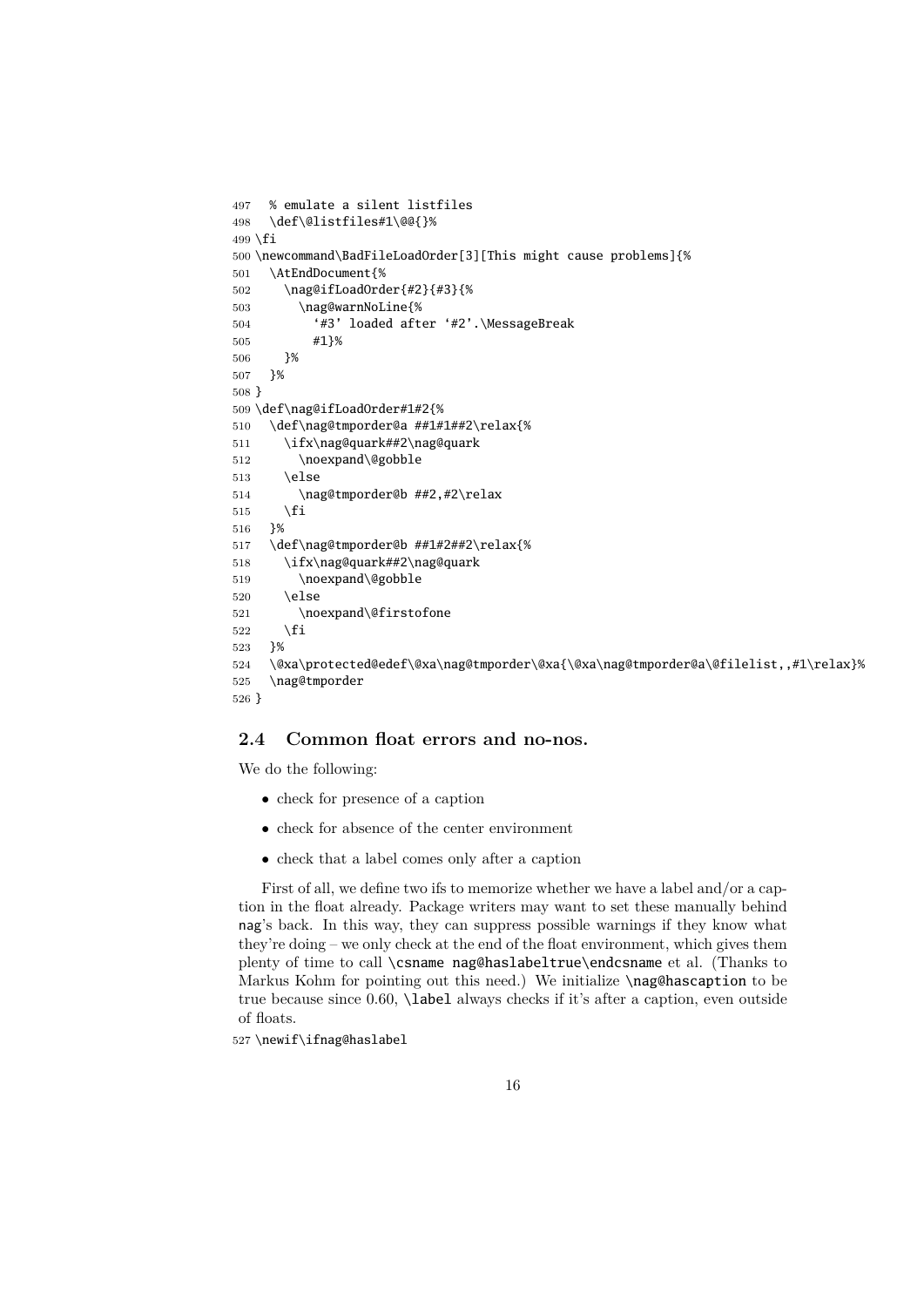528 \newif\ifnag@hascaption\nag@hascaptiontrue

Now, to the work proper: as of 0.60, it is sufficient to set the label and caption flags to false. \endcenter now always checks if it is inside a float (looking at \@captype). The label and caption commands are amended only once. This should be sufficient: captions are not handled by letting \caption to the proper command upon float entry, so we assume nobody redefines **\caption** at runtime, or they provide more entries to \nag@captions. Similar for \label, and we do not care about the flag setting outside of floats.

```
529 \newcommand\nag@hackfloat[1]{%
530 \nag@prepend{#1}{%
531 \global\nag@haslabelfalse\global\nag@hascaptionfalse
532 }%
533 \nag@prepend{end#1}{%
534 \ifnag@hascaption\relax\else
535 \nag@warn%
536 {#1 with no \protect\caption}%
537 \quad \text{if}538 % labels outside floats shouldn't complain:
539 \global\nag@hascaptiontrue
540 % (we do this always because it needs to be global)
541 }%
542 }
```
Add checks to all macros named by **\nag@labels** and **\nag@captions**, respectively. Scoping of presence-of-caption information: Well, maybe I should do it the way the kernel does, which means a label is just as local as \refstepcounter's \@currentlabel information as of v0.4. I think we can leave captions global. Big old hack: we do this at \@preamblecmds-time, which is after \AtBeginDocument, since hyperref loads nameref ABD, and nameref steps all over label. *Note:* We cannot use \nag@prepend for this, since it would break the pkgindoc package, which nobody has ever heard of, but it's in the kernel and relies on certain tokens being present in the expansion of **\@preamblecmds**. Now, you pretty much cannot get any later than this.

*Note:* we cannot exchange the order of the for loops here: if a cs generates both a label and a caption, it shouldn't get complained about.

```
543 \AtBeginDocument{%
544 \g@addto@macro{\@preamblecmds}{%
545 \@for\labelprovider:=\nag@labels\do{%
546 \ifx\labelprovider\@empty\else
547 \nag@prepend{\labelprovider}%
548 {\nag@captioncheck\nag@haslabeltrue}%
549 \fi
550 }%
551 \@for\captionprovider:=\nag@captions\do{%
552 \ifx\captionprovider\@empty\else
553 \nag@prepend{\captionprovider}{\global\nag@hascaptiontrue}%
554 \quad \text{If}555 }%
```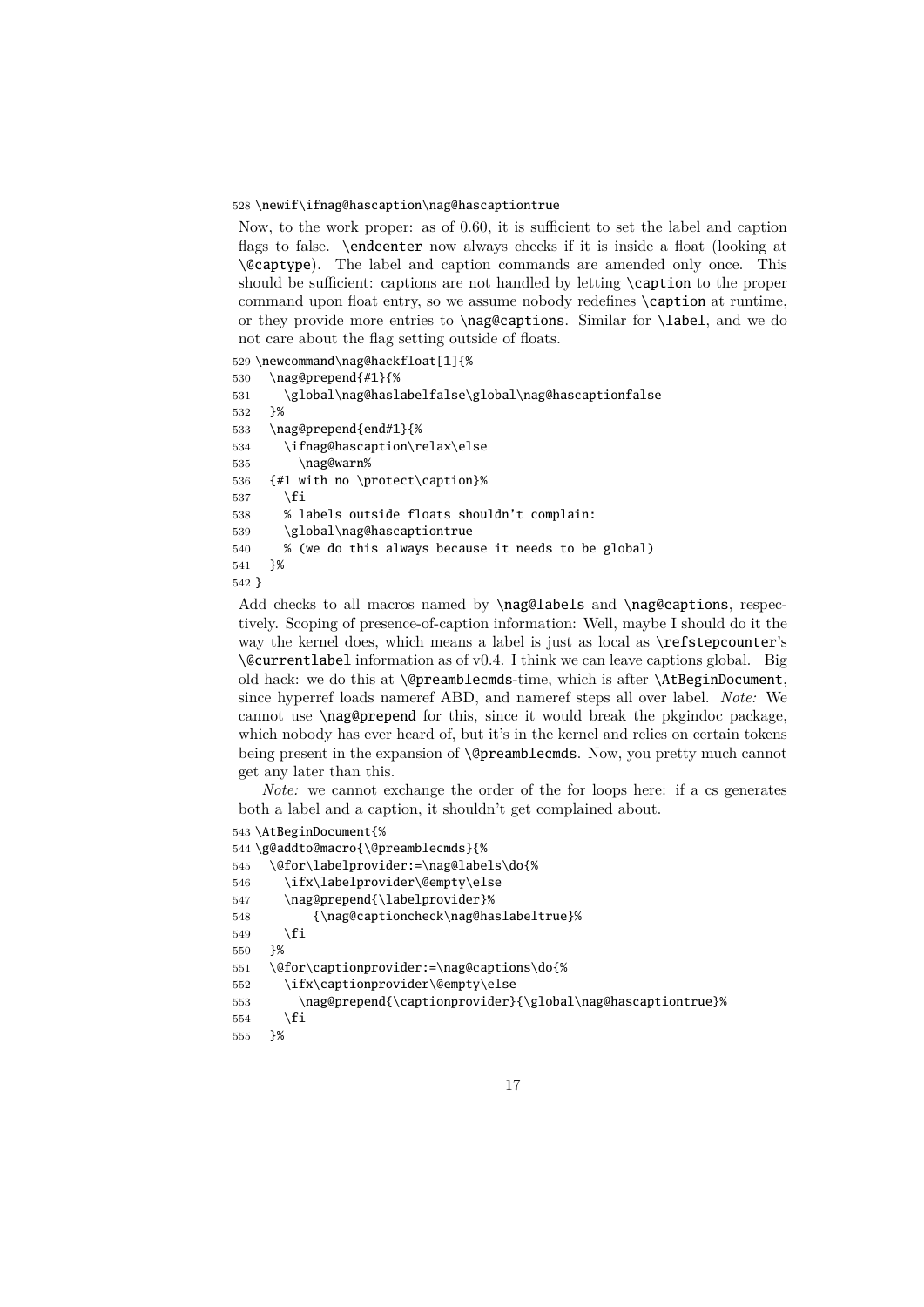```
556 }%
557 }
558 \newcommand\nag@captioncheck{%
559 \ifnag@hascaption\else
560 \nag@warn{\protect\label\space in float, but not after
561 \protect\caption}%
562 \fi
563 }
```
Define the lists of commands that are floats, generate labels, and generate captions, respectively. We don't start with defined floats (that is for nag-l2tabu.cfg to set up). Since v0.52, we handle an empty name, so the lists may be empty. Also, no labels and captions are provided by default since v0.52. This has been moved to nag-l2tabu.cfg. See also \NagDeclareFloat, which is the user-level wrapper for new floats. Since there are no packages to define new caption or label commands on an user level, there is no wrapper for those.

```
564 \def\nag@floats{}
565 \def\nag@labels{}
566 \def\nag@captions{}
```
We call the above for each float environment named via \nag@floats:

```
567 \newcommand\nag@floatsetup{%
568 \@for\flo:=\nag@floats\do{%
569 \ifx\flo\@empty\else
570 \@xa\nag@hackfloat\@xa{\flo}%
571 \fi
572 }%
573 }
but only after all other packages get their chance to add to the list:
574 \AtBeginDocument{%
```

```
575 \nag@floatsetup
576 }
    At the very end, we will display a running total of complaints.
577 \AtBeginDocument{%
578 \AtEndDocument{%
579 \ifnum\value{nag@sins}>0%
580 \PackageWarningNoLine{nag}{\arabic{nag@sins} complaints
581 in total}%
582 \else
583 \typeout{No complaints by nag.}%
584 \fi
585 }%
586 }
```
## **3 Switch vs. Environment**

People often use switches as environments and vice versa. This is dangerous in because it tends to *almost* work. (Consider font size commands in particular,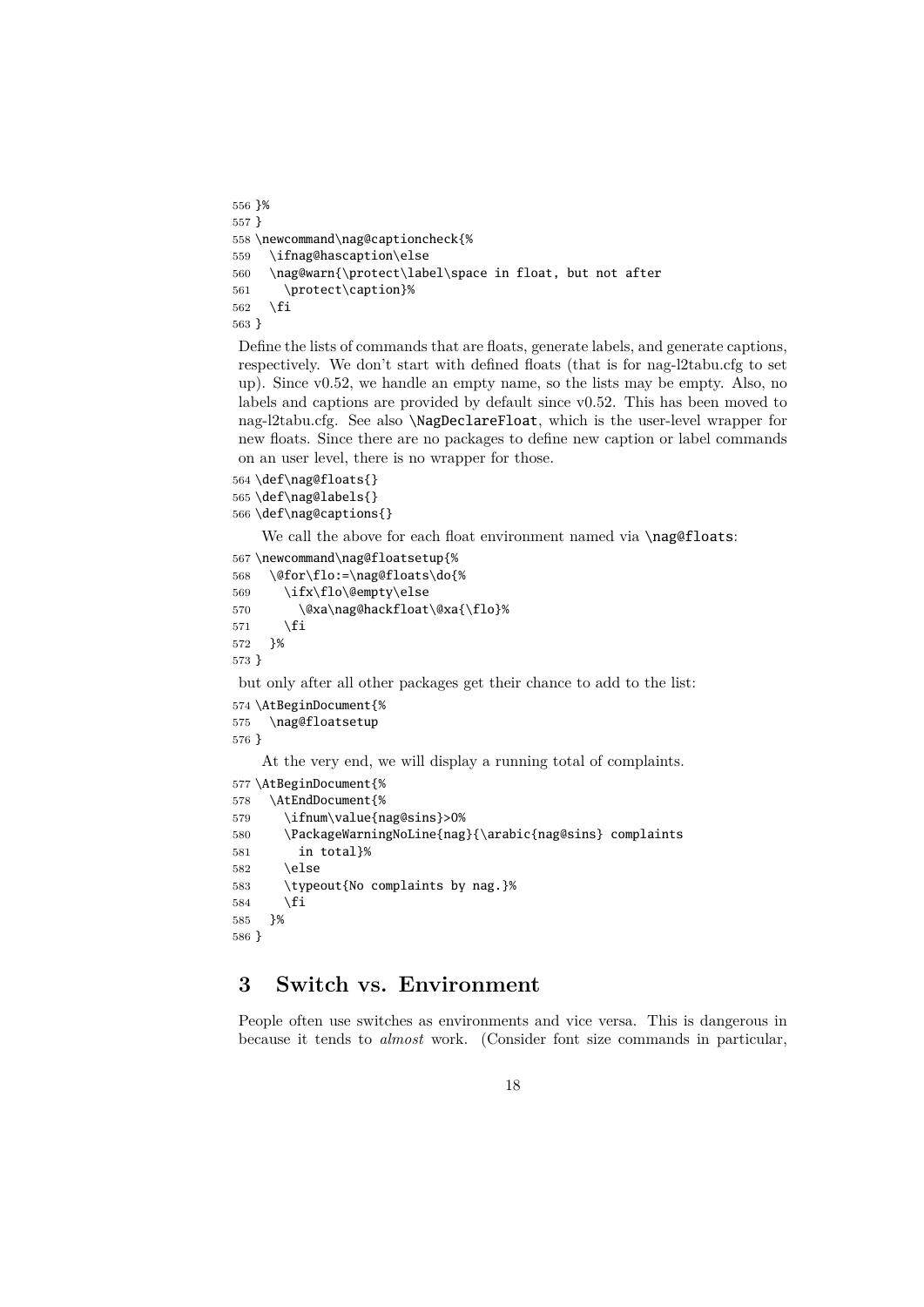but also \centering vs. center environment.) As usual, "it's not an error if you know what you're doing". In particular, it is perfectly valid code to use the \foo. . . \endfoo syntax. So, \NotASwitch needs to trace the calls to \foo and see if they match with corresponding \endfoos with its own stack. This might still be brittle. Fortunately, it is currently only needed for nag-orthodox, where it checks for the justification environments.

First of all, a helper macro we hinge upon:

 \DeclareRobustCommand\nag@ifCurrentEnvironment[3]{% \bgroup \def\tmp@a{#1}% \ifx\@currenvir\tmp@a #2% \else #3% \fi \egroup } And now, the two variations there are:

```
\NotAnEnvironment Usage:\NotAnEnvironment{\langle command \rangle} Issue an error if the user calls \begin{command}
```

```
and not \command directly.
597 \newcommand\NotAnEnvironment[1]{%
598 \AtBeginDocument{%
599 \nag@prepend{#1}{%
600 \nag@ifCurrentEnvironment{#1}{%
601 \nag@warn{%
602 There is no environment ''#1''.\MessageBreak
603 Maybe you want a grouped \@backslashchar#1
604 }%
605 }{% OK case.
606 }%
607 }%
608 }%
609 }
```
\NotASwitch is a bit more involved:

\NotASwitch Usage:\NotASwitch{h*command*i} Issue an error if the user calls \command and not \begin{command} and mis-nests calls or doesn't call \endcommand at all.

```
610 % we need to maintain a stack of environments that are used in the
611 % \foo...\endfoo way.
612 \newcommand\nag@envstack{\relax}
613
614 \DeclareRobustCommand\nag@beginenv[1]{%
615 % push a begin-entry onto the stack. Form is
616 % |{\foo{lineno}}| for environment foo.
617 \bgroup
618 \@xa\toks@\@xa{\nag@envstack}%
619 \xdef\nag@envstack{%
```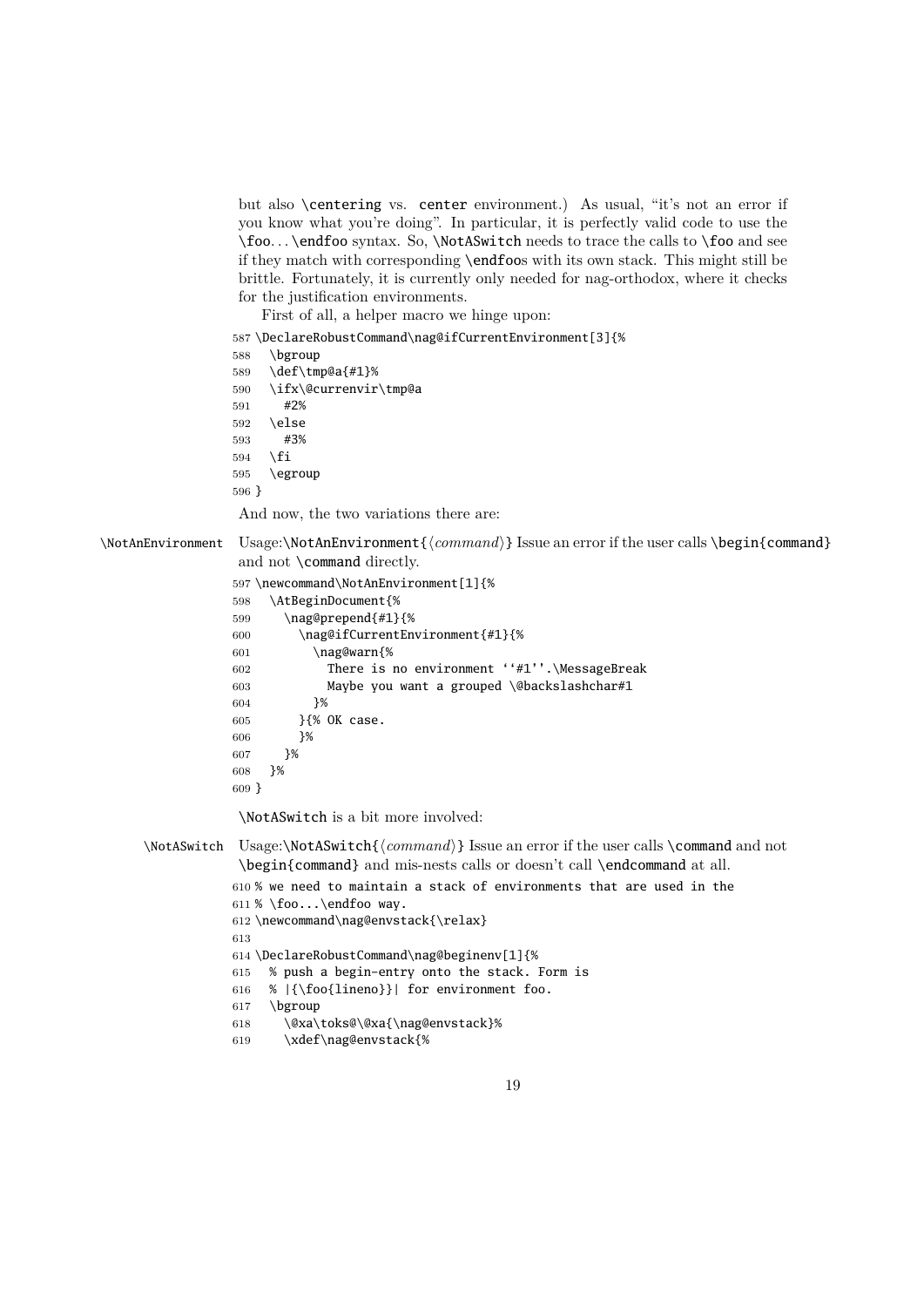```
620 \@nx{%
621 \@xa\@nx\csname #1\endcsname
622 \@nx{\the\inputlineno\@nx}%
623 \@nx}%
624 \the\toks@
625 }%
626 \egroup
627 }
628 \DeclareRobustCommand\nag@endenv[1]{%
629 % extract the first entry.
630 \@xa\nag@end@nv\nag@envstack\@nil #1\@nil
631 }
632
633 \def\nag@end@nv#1#2\@nil #3\@nil{%
634 \def\tmp@a{#1}%
635 \def\tmp@b{\relax}%
636 \ifx\tmp@a\tmp@b
637 % This was the end-of-stack flag.
638 \nag@warn{''\@backslashchar end#3'' without matching
639 ''\@backslashchar #3''}
640 \else
641 % We may assume this is a proper entry. See if the begin-token on
642 % the stack matches what |\nag@endenv| was passed.
643 \@xa\ifx\csname #3\@xa\endcsname\@firstoftwo #1%
644 %OK case, just pop the entry.
645 \gdef\nag@envstack{#2}%
646 \else
647 % error case
648 \nag@warn{%
649 You cannot close ''\@xa\string\@firstoftwo #1'' on line
650 \@secondoftwo #1 with ''\@backslashchar end#3''%
651 }%
652 % leave it on the stack. Some case of misnesting will always cause
653 % horrible amounts of follow-up errors. Also, scare them!
654 \fi
655 \fi
656 }
At the end, we complain about all the entries that are still on the stack.
657 \AtEndDocument{%
658 \@xa\@tfor\@xa\looseends\@xa:\@xa=\nag@envstack\do{%
659 \@xa\ifx\looseends\relax\else
660 \nag@warnNoLine{Unmatched
661 ''\@xa\@xa\@xa\string\@xa\@firstoftwo\looseends''
662 command on line
663 \@xa\@xa\@xa\string\@xa\@secondoftwo\looseends%
```

```
666 }%
```
 }% \fi

```
667 }
```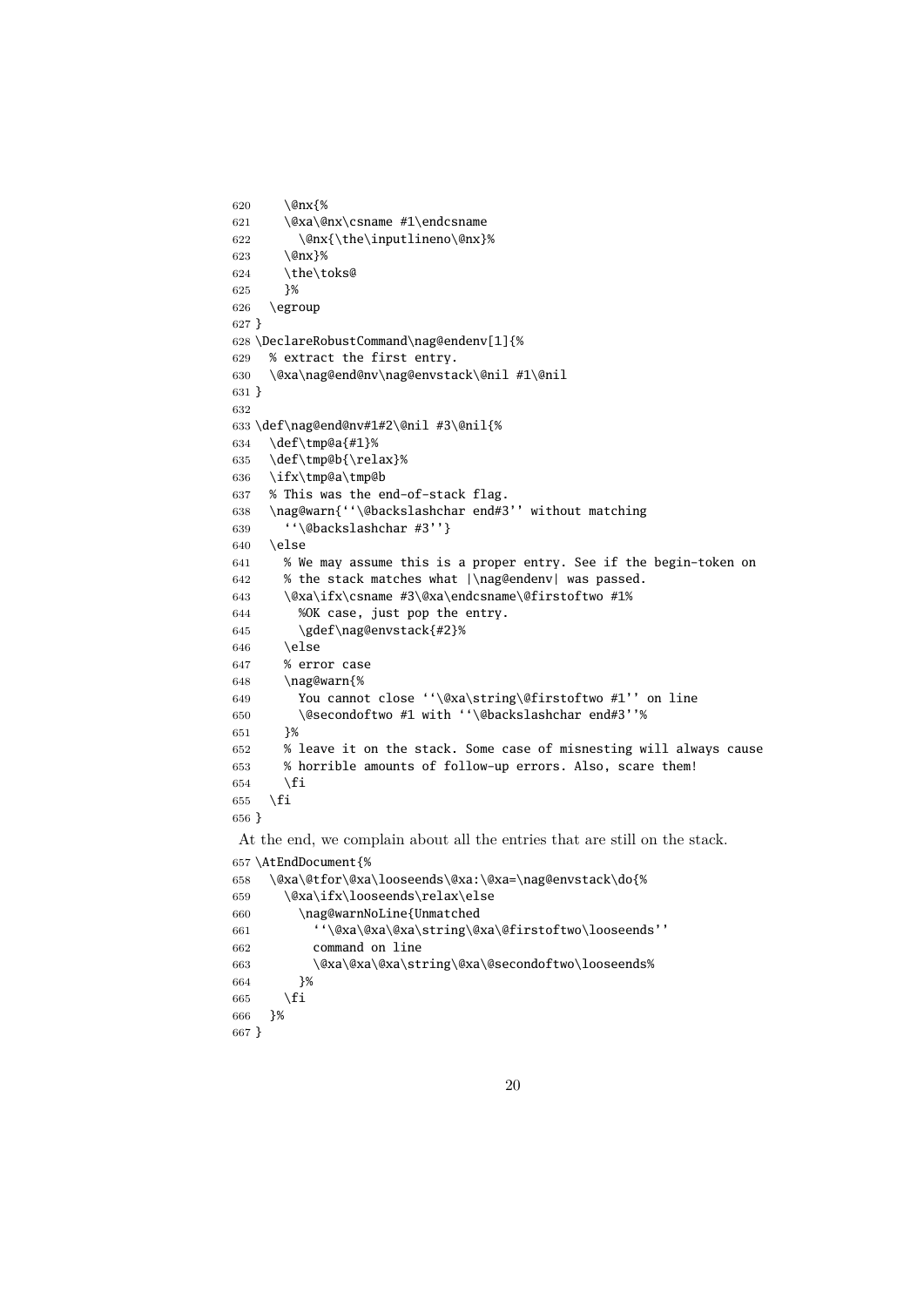```
Now, the user-side command is easy.
668 \newcommand\NotASwitch[1]{%
669 \AtBeginDocument{%
670 \nag@prepend{#1}{%
671 \nag@beginenv{#1}%
672 }%
673 \nag@prepend{end#1}{%
674 \nag@endenv{#1}%
675 }%
676 }%
677 }
```
### **4 Compatibility issues**

### **4.1 The caption package**

Axel Sommerfeldt's caption package loads the ragged2e package AtBeginDocument (regardless of whether it is needed). This is too late for us to amend the \RaggedFoo commands with \NotAnEnvironment. Since v0.51 of nag, they will then be skipped (with information in the log). Earlier versions would fail because by time ragged2e was loaded, the commands were already defined by the amendment process. To make sure the commands *are* amended, load ragged2e explicitly yourself.

#### **4.2 The subfig package**

Starting with v0.52 of nag, we recognize the fact that the  $\sub{subfloat}$  command from Steven D. Cochran's subfig package is a caption-provider for its fourth argument. Earlier versions would flag use of \label as inappropriate. The current implementation works with versions close enough to v1.3 of subfig. Since the change is a one-liner, I hope it will be integrated into future versions of subfig.

```
678 \AtBeginDocument{%
679 \nag@ifcsname{ver@subfig.sty}{%
680 \PackageInfo{nag}{Attempting subfig hack\@gobble}%
681 \nag@maybehacksubfig
682 }{%
683 }%
684 }
685 \def\nag@maybehacksubfig{%
686 %
687 % of course, i need to touch the single longest definition in
688 % subfig.sty, to amend one single command...
689 %
690 % The definition is taken from subfig.sty 1.3 dated 2005/07/05 by
691 % S.D. Chochran, where it is called sf@@@subfloat, and appears here
692 % under the conditions of section 6 of the LPPL 1.3. The subfig
693 % package is available on a CTAN mirror near you.
```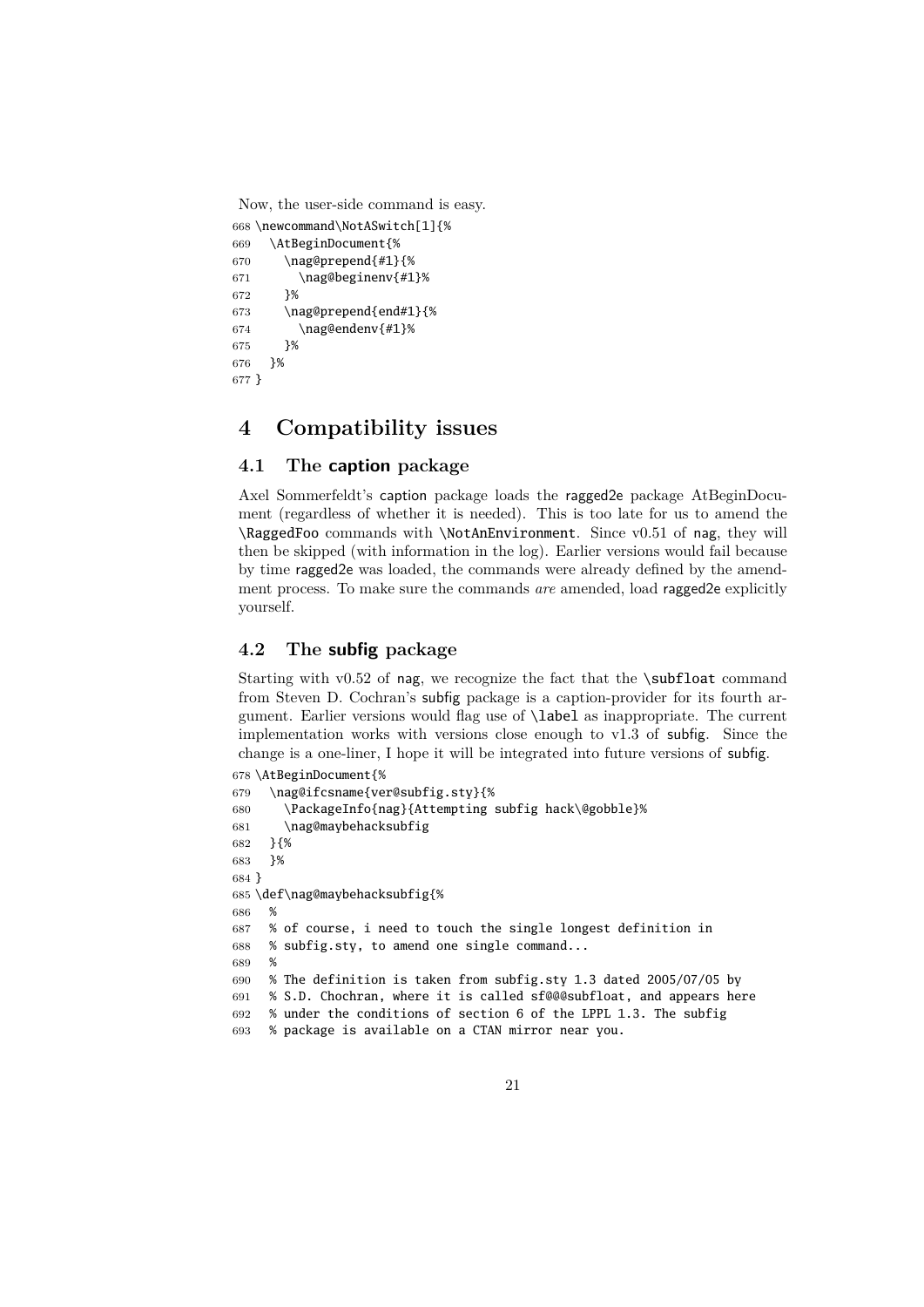```
694 %
695 \long\def\nag@@original@@sf@@@subfloat##1[##2][##3]##4{%
696 \@ifundefined{FBsc@max}{%
697 }{%
698 \FB@readaux{\let\FBsuboheight\relax}%
699 }%
700 \@tempcnta=\@ne
701 \if@minipage
702 \@tempcnta=\z@
703 \else\ifdim \lastskip=\z@ \else
704 \@tempcnta=\tw@
705 \ifmmode \text{if}_i\else \tilfi
706 \ifmaincaptiontop
707 \sf@top=\sf@nearskip
708 \sf@bottom=\sf@farskip
709 \else
710 \sf@top=\sf@farskip
711 \sf@bottom=\sf@nearskip
712 \fi
713 \leavevmode
714 \setbox\@tempboxa \hbox{%
715 ##4}%
716 \@tempdima=\wd\@tempboxa
717 \@ifundefined{FBsc@max}{%
718 }{%
719 \global\advance\Xhsize-\wd\@tempboxa
720 \dimen@=\ht\@tempboxa
721 \advance\dimen@\dp\@tempboxa
722 \ifdim\dimen@>\FBso@max
723 \global\FBso@max\dimen@
724 \overline{\phantom{a}} \fi
725 }%
726 \vtop\bgroup
727 \vbox\bgroup
728 \ifcase\@tempcnta
729 \@minipagefalse
730 \over \text{or}731 \vskip\sf@top
732 \or
733 \ifdim \lastskip=\z@ \else
734 \@tempskipb\sf@top\relax\@xaddvskip
735 \fi
736 \fi
737 \sf@ifpositiontop{%
738 \ifx \@empty##3\relax \else
739 \sf@subcaption{##1}{##2}{##3}%
740 \vskip\sf@capskip
741 \vskip\sf@captopadj
742 \fi\egroup
743 \hrule width0pt height0pt depth0pt
```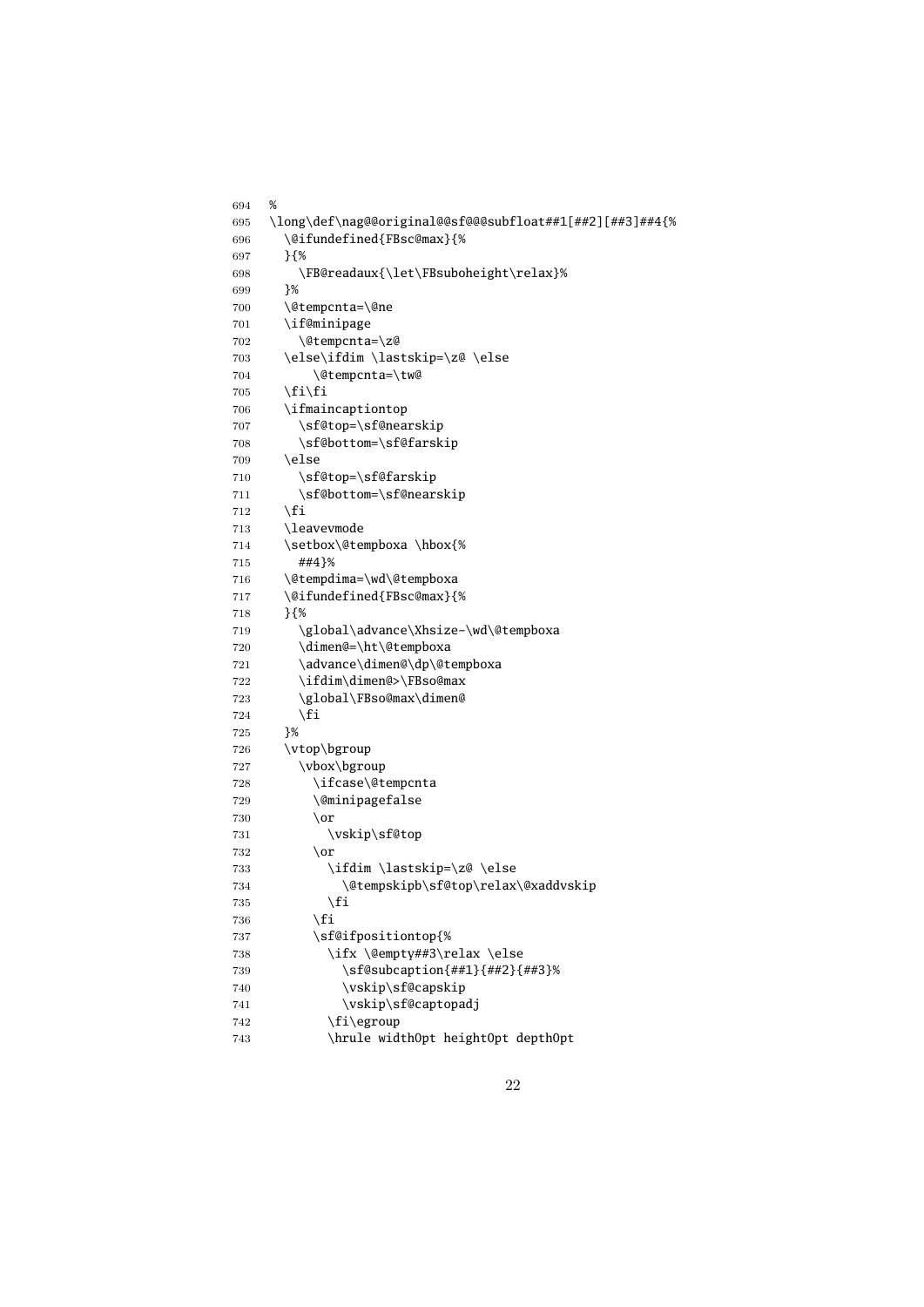```
744 \box\@tempboxa
745 }{%
746 \@ifundefined{FBsc@max}{%
747 \box\@tempboxa
748 }{%
749 \ifx\FBsuboheight\relax
750 \box\@tempboxa
751 \else
752 \vbox to \FBsuboheight{\FBafil\box\@tempboxa\FBbfil}%
753 \quad \text{if} \quad \text{if} \quad \text{if} \quad \text{if} \quad \text{if} \quad \text{if} \quad \text{if} \quad \text{if} \quad \text{if} \quad \text{if} \quad \text{if} \quad \text{if} \quad \text{if} \quad \text{if} \quad \text{if} \quad \text{if} \quad \text{if} \quad \text{if} \quad \text{if} \quad \text{if} \quad \text{if} \quad \text{if} \quad \text{if} \quad \text{if} \quad \text{if} \quad \text{if} \quad \text{if} \quad \text{if} \quad \text{if} \quad \text{if} \quad \text{if}754 \egroup
755 \ifx \@empty##3\relax \else
756 \vskip\sf@capskip
757 \hrule width0pt height0pt depth0pt
758 \sf@subcaption{##1}{##2}{##3}%
759 \fi
760 }%
761 \vskip\sf@bottom
762 \egroup
763 \@ifundefined{FBsc@max}{%
764 }{%
765 \addtocounter{FRobj}{-1}%
766 \ifnum\c@FRobj=0\else
767 \subfloatrowsep
768 \setminusfi
769 }%
770 \ifmaincaptiontop\else
771 \global\advance\@nameuse{c@\@captype}\m@ne
772 \qquad \text{ifi}773 \endgroup\ignorespaces}%
774 %
775 \expandafter\ifx\csname sf@@@subfloat\endcsname\nag@@original@@sf@@@subfloat
776 % yup, that's it.
777 \PackageInfo{nag}{OK, equivalent to subfig 1.3, redefining
778 \@backslashchar sf@@@subfloat\@gobble}%
779 \global\long\def\sf@@@subfloat##1[##2][##3]##4{%
780 \@ifundefined{FBsc@max}{%
781 }{%
782 \FB@readaux{\let\FBsuboheight\relax}%
783 }%
784 \@tempcnta=\@ne
785 \if@minipage
786 \@tempcnta=\z@
787 \else\ifdim \lastskip=\z@ \else
788 \@tempcnta=\tw@
789 \ifmmode \text{if}_i \else \tilfi
790 \ifmaincaptiontop
791 \sf@top=\sf@nearskip
792 \sf@bottom=\sf@farskip
793 \else
```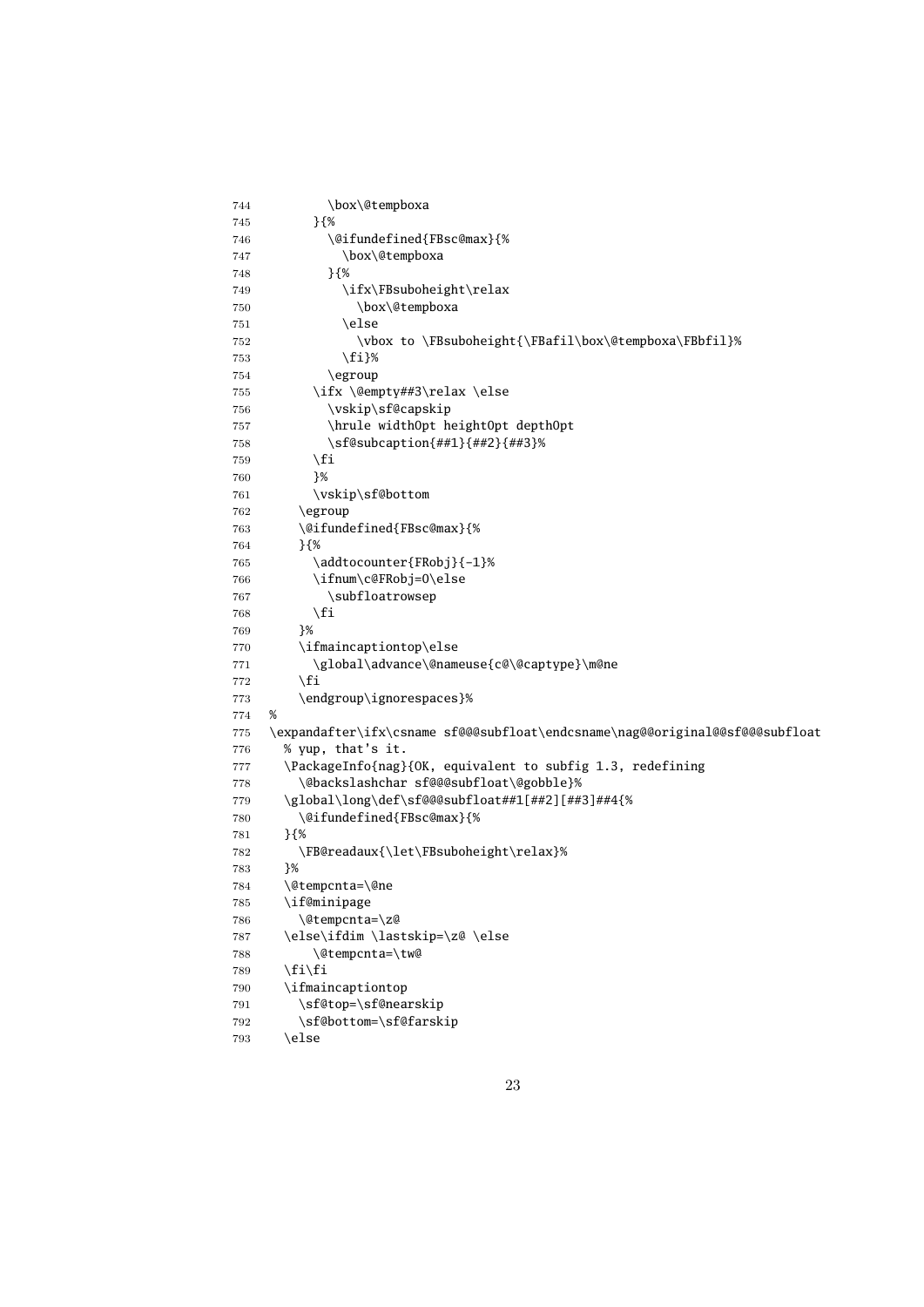```
794 \sf@top=\sf@farskip
795 \sf@bottom=\sf@nearskip
796 \setminusfi
797 \leavevmode
798 \setbox\@tempboxa \hbox{%
799 %% ulmi: new 2007/02/25: #4 may contain label command
800 \csname nag@hascaptiontrue\endcsname
801 %% and that was it.
802 ##4}%
803 \@tempdima=\wd\@tempboxa
804 \@ifundefined{FBsc@max}{%
805 }{%
806 \global\advance\Xhsize-\wd\@tempboxa
807 \dimen@=\ht\@tempboxa
808 \advance\dimen@\dp\@tempboxa
809 \ifdim\dimen@>\FBso@max
810 \global\FBso@max\dimen@
811 \fi
812 }%
813 \vtop\bgroup
814 %% ulmi: new 2007/05/10: #2, #3 may contain label command
815 \csname nag@hascaptiontrue\endcsname
816 %% and that was it.
817 \vbox\bgroup
818 \ifcase\@tempcnta
819 \@minipagefalse
820 \overline{\arctan}821 \vskip\sf@top
822 \over \text{or}823 \ifdim \lastskip=\z@ \else
824 \@tempskipb\sf@top\relax\@xaddvskip
825 \fi
826 \fi
827 \sf@ifpositiontop{%
828 \ifx \@empty##3\relax \else
829 \sf@subcaption{##1}{##2}{##3}%
830 \vskip\sf@capskip
831 \vskip\sf@captopadj
832 \fi\egroup
833 \hrule width0pt height0pt depth0pt
834 \box\@tempboxa
835 }{%
836 \@ifundefined{FBsc@max}{%
837 \box\@tempboxa
838 }{%
839 \ifx\FBsuboheight\relax
840 \box\@tempboxa
841 \else
842 \vbox to \FBsuboheight{\FBafil\box\@tempboxa\FBbfil}%
843 \fi}%
```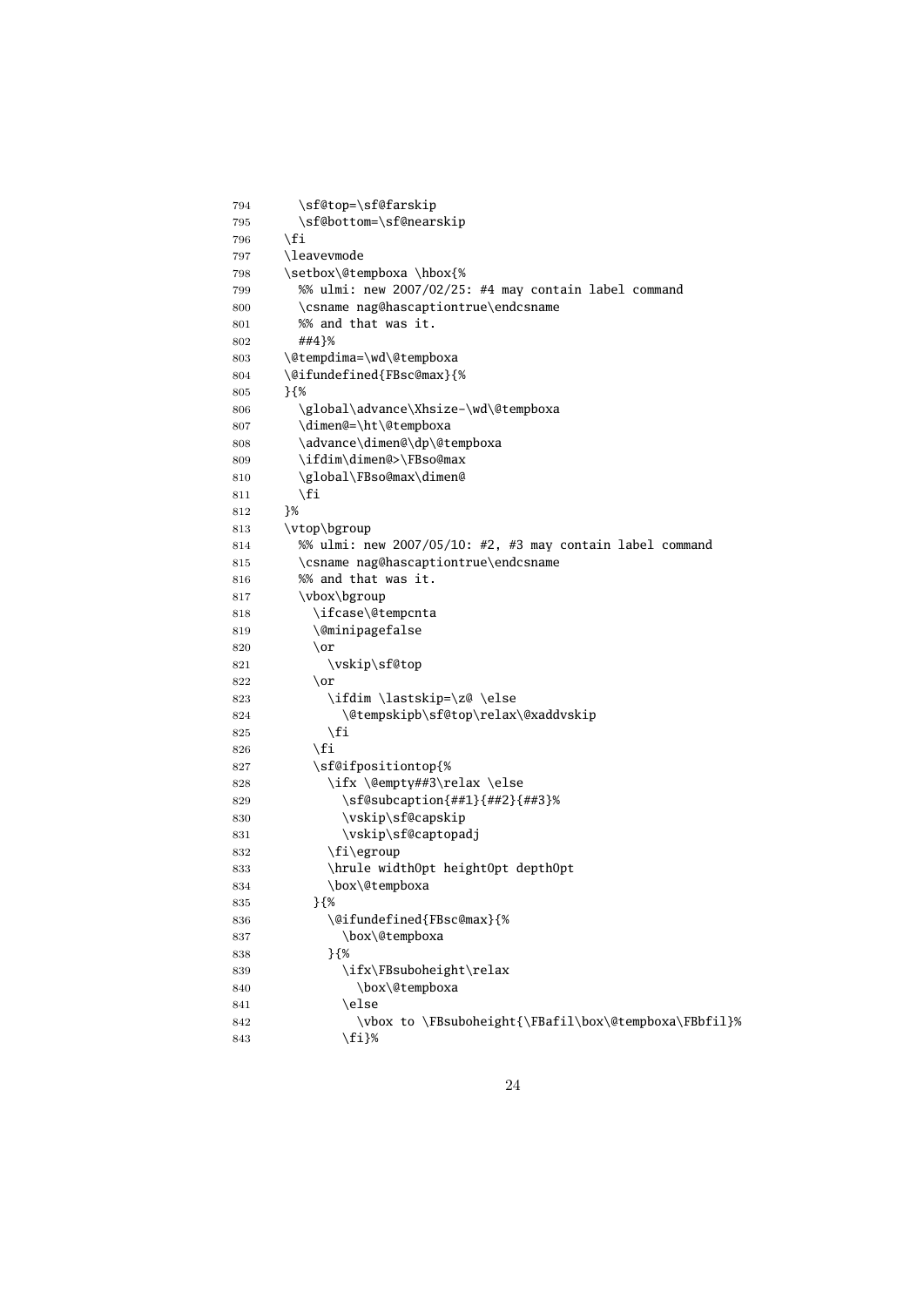| 844     | \egroup                                                               |
|---------|-----------------------------------------------------------------------|
| 845     | \ifx \@empty##3\relax \else                                           |
| 846     | \vskip\sf@capskip                                                     |
| 847     | \hrule width0pt height0pt depth0pt                                    |
| 848     | \sf@subcaption{##1}{##2}{##3}%                                        |
| 849     | \fi                                                                   |
| 850     | $\frac{1}{6}$                                                         |
| 851     | \vskip\sf@bottom                                                      |
| 852     | \egroup                                                               |
| 853     | \@ifundefined{FBsc@max}{%                                             |
| 854     | ~35%                                                                  |
| 855     | \addtocounter{FRobj}{-1}%                                             |
| 856     | \ifnum\c@FRobj=0\else                                                 |
| 857     | \subfloatrowsep                                                       |
| 858     | \fi                                                                   |
| 859     | }%                                                                    |
| 860     | \ifmaincaptiontop\else                                                |
| 861     | \global\advance\@nameuse{c@\@captype}\m@ne                            |
| 862     | \fi                                                                   |
| 863     | \endgroup\ignorespaces}%                                              |
| 864     | \else                                                                 |
| 865     | \PackageInfo{nag}{Not redefining sf@@@subfloat, it looks odd\@gobble} |
| 866     | \fi                                                                   |
| $867$ } |                                                                       |

#### **4.3 The float package**

Sorry, there is no way for nag to automatically add new float types to check them for captions. However, since v0.52, there is an user-level command \NagDeclareFloat that will do the bookkeeping for you, i.e. after your call to \newfloat, you call \NagDeclareFloat with the first argument to \newfloat. \newcommand\*\NagDeclareFloat[1]{\g@addto@macro\nag@floats{,#1}}

### **4.4 The topcapt package and the subfig package**

nagdemo exhibits an error when topcapt and subfig are used together, i.e. subfig thinks the caption has not been stepped already. This is not a bug in nag.

### **4.5 The rotating package**

rotating uses \centerline to place rotated floats. As far as I can see, the usage is legitimate there, and using **\centering** instead would change behaviour when the float's dimension are larger than the text body. (Currently, the height of the figure may exceed \textwidth without warning.) If this bothers you, go read the warning on p. 3 again.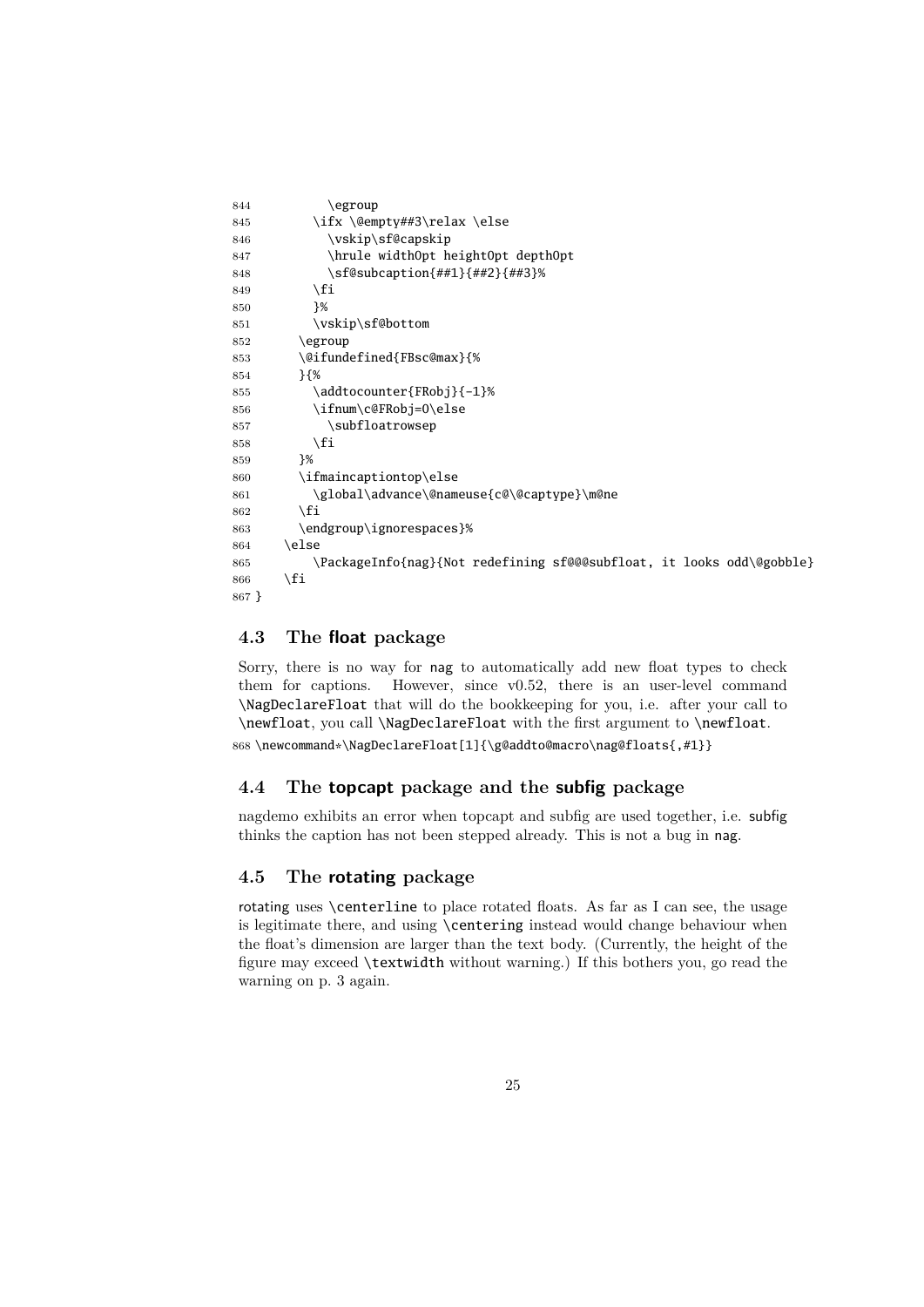### **4.6 Version control packages**

Common version control systems like rcs, cvs, svn insert their keywords between dollar signs. Packages that parse these keywords define their commands and usually assume catcode 3, which is not true if either onlyamsmath or nag is loaded. Special handling is introduced for rcs and svninfo. In case of rcsinfo, svn and pgf (yes, it's got internal VC handling that fails when \pgfuselibrary is used outside the preamble – thanks to Ralf Thöle for spotting this one), dollar checking is disabled.

## **5 Loading extensions**

Finally, we deal with package options. This is simple: just try to input appropriate nag files.

|         | 869 \DeclareOption*{%                                         |
|---------|---------------------------------------------------------------|
| 870     | \InputIfFileExists{nag-\CurrentOption.cfg}{%                  |
| 871     | \PackageInfo{nag}{%                                           |
| 872     | Loaded $nag-\CurrentOption.cfg$                               |
| 873     | ł                                                             |
| 874     | 35%                                                           |
| 875     | \InputIfFileExists{\CurrentOption.nag}{%                      |
| 876     | \PackageWarningNoLine{nag}{%                                  |
| 877     | Loaded old-style config file \CurrentOption.nag.\MessageBreak |
| 878     | Consider renaming the file to nag-\CurrentOption.cfg          |
| 879     | }%                                                            |
| 880     | 35%                                                           |
| 881     | \PackageWarningNoLine{nag}{Required ruleset                   |
| 882     | \CurrentOption, and it wasn't there}                          |
| 883     | }%                                                            |
| 884     | ł                                                             |
| $885$ } |                                                               |
|         | 886 \ProcessOptions*                                          |

## **Change History**

| 0.1                                         | 0.4                                                |
|---------------------------------------------|----------------------------------------------------|
| General: First official version.  1         | General: bugfix $\dots \dots \dots \dots \dots$ 15 |
| 0.2                                         | config file names changed to free                  |
| General: Added abort.nag, sug-              | extension $\ldots \ldots \ldots \ldots 23$         |
| gested by Michael Zedler $\dots$ 1          | Handling command vs. environ-                      |
| Rephrased umlaut.sty warning,               | ment; bugfixes $\dots \dots \dots \dots \dots$     |
| suggested by Patrick Happel. $\ldots$ 1 0.5 |                                                    |
| 0.3                                         | General: Handle the case that some-                |
| General: Fixed missing globals . 15         | body else relaxes the ver <sup><i>Q</i></sup> -    |
| New ifdefined that won't relax              | commands. Stack-based No-                          |
| the commands $\dots\dots\dots\dots\dots$    |                                                    |
|                                             |                                                    |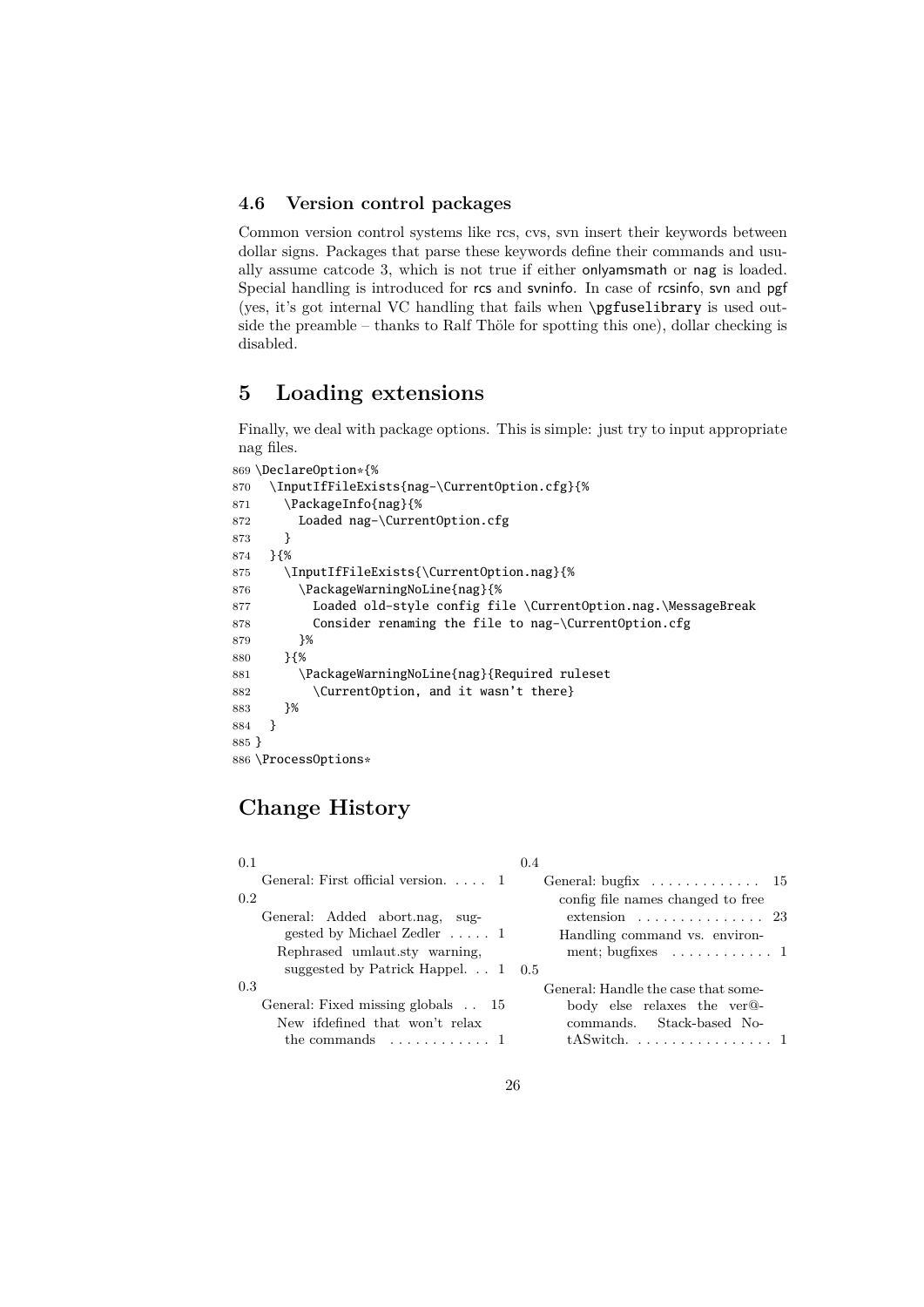| 0.51                                                                           |    | 0              |
|--------------------------------------------------------------------------------|----|----------------|
| \nag@prepend: bugfix                                                           | 11 |                |
| 0.52                                                                           |    |                |
| General: Command NagDeclare-                                                   |    | 0              |
| Float added                                                                    | 23 |                |
| made eTeX-ifcsname more ro-                                                    |    |                |
|                                                                                | 13 | 0              |
| twiddle subfig's bowels                                                        | 19 |                |
| \nag@prepend: info                                                             | 11 |                |
| 0.53                                                                           |    |                |
| General: bugfix: more Robustness.                                              |    |                |
| $(\text{Jörg Sommer}) \dots \dots \dots \dots$                                 | 16 |                |
| 0.54                                                                           |    |                |
| \NotASwitch: bugfix: can't get                                                 |    |                |
| around the token register. (Jörg                                               |    |                |
| Sommer) $\ldots \ldots \ldots \ldots 17$                                       |    | $\overline{0}$ |
| 0.55                                                                           |    |                |
| General: Some spaces crept in in                                               |    |                |
|                                                                                |    |                |
| 0.60                                                                           |    |                |
| General: @preamblecmds                                                         | 15 | 0              |
| fixes double-dollar in conjunction                                             |    |                |
| with hyperref; documents in-                                                   |    |                |
| compatiblity with rotating. $\dots$                                            | 1  |                |
| Captions/Labels now done only                                                  |    |                |
| once, and not every time we en-<br>$ter a float \dots \dots \dots \dots \dots$ |    |                |
|                                                                                | 15 |                |
| $0.60$ alpha                                                                   |    | 0              |
| General: changes the way la-<br>bel/caption is handled, this                   |    |                |
| eliminates the current limit of                                                |    |                |
| some thousand floats you can                                                   |    |                |
| have in your document. (I won-                                                 |    |                |
| der why nobody noticed). $\dots$                                               | 1  |                |
| $0.60$ alpha $2$                                                               |    |                |
| General: is more careful around                                                |    |                |
| commands that aren't there                                                     | 1  | $\overline{0}$ |
| \nag@prepend: don't even relax un-                                             |    |                |
| known commands (J.Sommer)                                                      | 11 |                |
| $0.60$ alpha $4$                                                               |    |                |
| General:<br>handles<br>eqnarray<br>it-                                         |    |                |
| self<br>has code<br>and<br>in<br>nag-                                          |    |                |
| experimental.cfg<br>to<br>handle                                               |    |                |
| double-dollar in a more robust                                                 |    | 0              |
| way that only amsmath. $\dots$ .                                               | 1  |                |
| tarballs now unpack into a sub-                                                |    |                |
| directory like proper citizens                                                 |    | 0              |

 $should. \ldots \ldots \ldots \ldots \ldots 1$ 

| $0.60$ alpha $5$                                                                                      |
|-------------------------------------------------------------------------------------------------------|
| General: improves compatibility                                                                       |
| with subfig.<br>. 1                                                                                   |
| 0.61                                                                                                  |
| General: is 0.61alpha5 with some                                                                      |
| typos in the docs fixed. $\dots$ 1                                                                    |
| $0.61$ alpha $1$                                                                                      |
| General:<br>fixes warnings<br>in                                                                      |
| toc/lof/lot and unsightly up-                                                                         |
| percasing. $\dots \dots \dots \dots \dots \dots$                                                      |
| roman counter (external file is-                                                                      |
| 10                                                                                                    |
| \nag@prepend: Extra indirection of                                                                    |
| warnings for robustness (upper-                                                                       |
| $\text{casing/LoF}$ issues) $\ldots \ldots$<br>11                                                     |
| \nag@warn: Made robust.<br>11                                                                         |
| $0.61$ alpha $2$                                                                                      |
| General: fixes the warnings, with-                                                                    |
| out generating too many dupli-                                                                        |
| . 1<br>cates.                                                                                         |
| \nag@prepend: Creep under exist-                                                                      |
| ing robust cover $\dots \dots \dots 11$                                                               |
| $0.61$ alpha $3$                                                                                      |
| General: warns about inputs that                                                                      |
| fail (in particular includes that                                                                     |
| fail) and notes if a float has po-                                                                    |
| sition $t/b$ but is too large to                                                                      |
| ever go into such a position (log                                                                     |
| only). $\ldots \ldots \ldots \ldots \ldots \ldots \ldots 1$                                           |
| $0.61$ alpha $4$                                                                                      |
| General: exempts the complaints<br>counter from include trickery.                                     |
| (Previously, nag would get con-                                                                       |
| fused if you include<br>only only                                                                     |
| some chapters.) $\dots \dots \dots \dots$ 1                                                           |
| sin counter should not be saved                                                                       |
| by include $\dots \dots \dots \dots \dots 10$                                                         |
| $0.61$ alpha $5$                                                                                      |
| General: introduces compatibility                                                                     |
| hacks with version control pack-                                                                      |
| ages which rely on dollar having                                                                      |
| constant catcode. (Workaround                                                                         |
| for svninfo and rcs, all other                                                                        |
| packages now disable double-                                                                          |
| dollar checking.)<br>1<br>$\ddot{\phantom{0}}$<br>$\mathcal{L}$ . The set of the set of $\mathcal{L}$ |
| $0.61$ alpha $6$                                                                                      |
| Compatibility w/ VCS<br>General:                                                                      |
| packages, pgf<br>4<br>$\sim$<br>$\sim$ $\sim$                                                         |
| 0.62                                                                                                  |
|                                                                                                       |

General: fixes a bug in the float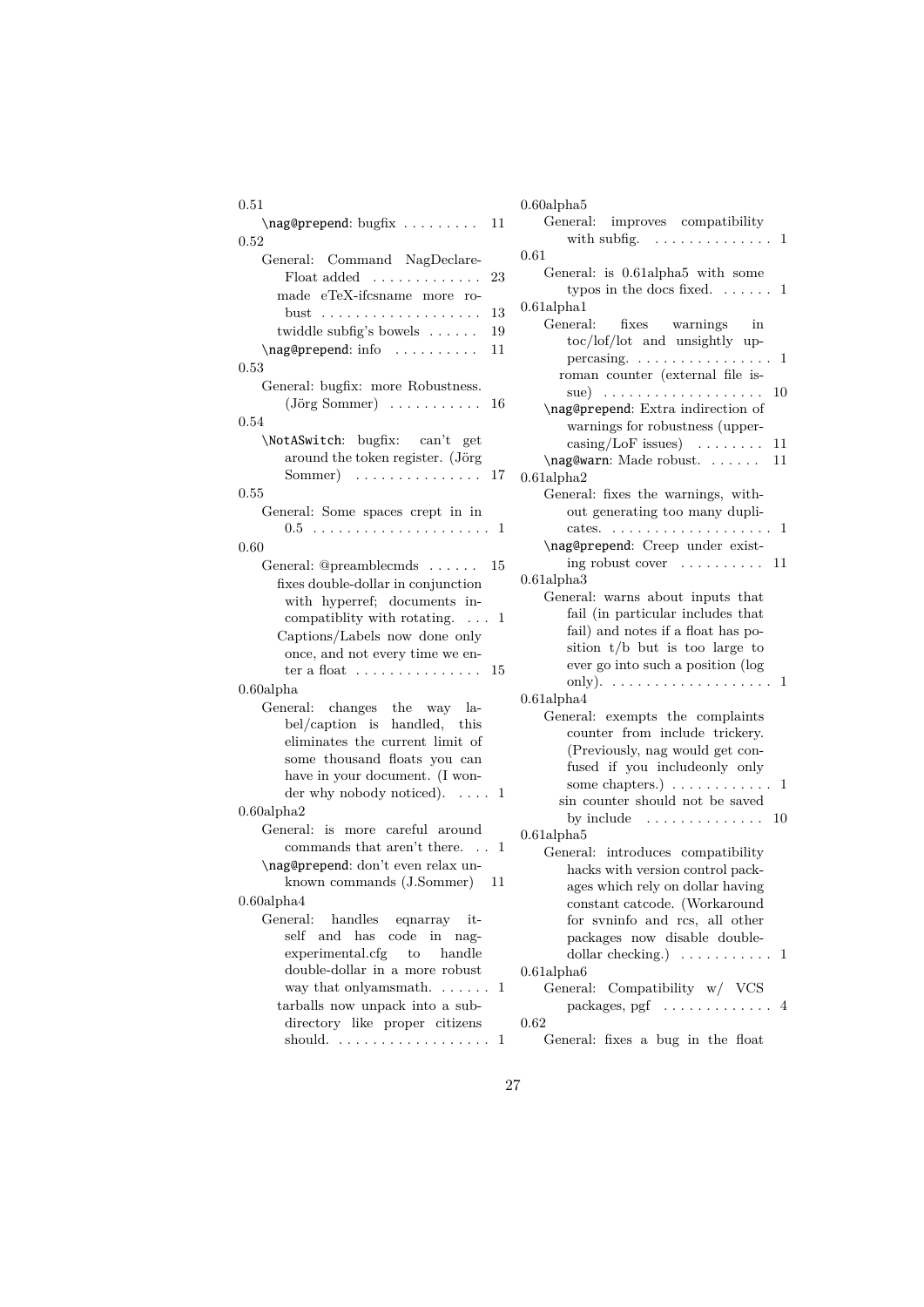| placement code and adds more<br>compatibility with the caption | catcode issue $\dots\dots\dots\dots\dots$<br>$0.62$ alpha $1$ |
|----------------------------------------------------------------|---------------------------------------------------------------|
| 0.621                                                          | General: Bigger warning if all float                          |
| General: Bugfix concerning un-                                 | positions fail $\ldots \ldots \ldots \ldots 8$                |
| known command in math mode 1                                   | $0.62$ alpha $2$                                              |
| 0.622                                                          | General: Fix for margin par etc                               |
| General: Bugfix: math in captions                              | which don't have fps $\dots \dots$ 8                          |

## **Index**

Numbers written in italic refer to the page where the corresponding entry is described; numbers underlined refer to the code line of the definition; numbers in roman refer to the code lines where the entry is used.

| Symbols                                          | \@latex@warning                           | $\lambda$ advance  227,                                             |
|--------------------------------------------------|-------------------------------------------|---------------------------------------------------------------------|
| $\Upsilon$ 173, 385                              | $\ldots$ 241, 280, 292                    | 240, 610, 612,                                                      |
| $\setminus$ \$ . 66, 75, 81, 86, 90, 94          | $\{\n$ eminipagefalse 620, 710            | 662, 697, 699, 752                                                  |
| $\text{Q@input}$ 278                             | \@nameuse  662, 752                       | \AtBeginDocument                                                    |
| $\text{\textdegree}$ 310                         | $\Omega$ 435                              | 43, 44, 69, 357,                                                    |
| \@backslashchar                                  | \@secondoftwo 20, 25,                     | 367, 434, 465,                                                      |
| $\ldots$ 321, 329,                               | 315, 383, 541, 554                        | 468, 489, 560, 569                                                  |
| 330, 360, 494,                                   | \@sptoken<br>51                           | \AtEndDocument                                                      |
| 529, 530, 541, 669                               | \@svnBeginRead  81                        | $\ldots$ 45, 283, 295,                                              |
| $\text{Qcaptype}$                                | \@tempboxa                                | 399, 409, 469, 548                                                  |
| .167, 168, 662, 752                              | $.605,607,610-$                           |                                                                     |
| \@clsextension 400,410                           | 612, 635, 638,                            | B                                                                   |
| \@currbox . 225, 227,                            | 641, 643, 689,                            | $\bf{\bf b}$ fseries  104                                           |
| 235, 238, 240, 242                               | 694, 697-699,                             | $\begin{bmatrix} \text{bgroup} \dots \dots \quad 47, \end{bmatrix}$ |
| $\&$ Currenvir $\ldots \ldots \cdot 481$         | 725, 728, 731, 733                        | 50, 73, 479, 508,                                                   |
| $\text{Qempty} \dots \dots \quad 325,$           | $\setminus$ @tfor  248, 549               | 617, 618, 704, 708                                                  |
| 437, 443, 460,                                   | $\text{Qtypeset@protext } 24$             | $\binom \dots \dots \dots \ 122$                                    |
| 629, 646, 719, 736                               | $\{\text{Qundefined} \dots \dots \ 167\}$ | \bottomfraction  261                                                |
| $\setminus$ @filef@und  278                      | $\alpha$ . 218, 248, 283,                 | \box 635, 638, 641, 643,                                            |
| \@firstoftwo                                     | 284, 295, 296,                            | 725, 728, 731, 733                                                  |
| 19, 24, 43, 315,                                 | 304, 333,<br>334,                         |                                                                     |
| 390, 534, 540, 552                               | $336, \quad 339 - 341,$                   | $\mathbf C$                                                         |
| $\left\{\text{@fps}\right.\dots\dots\ 236,\,273$ | 461, 509, 512,                            | \c@FRobj $657, 747$                                                 |
| \@gobble 60, 571, 669, 756                       | 521, 534, 540,                            | \caption $\ldots$ 427, 452                                          |
| \@gobbletwo  310                                 | 549, 550, 552, 554                        | \captionprovider                                                    |
| $\setminus$ @ifnextchar  52                      | $\alpha$ dxaddvskip  625,715              | $\ldots \ldots \ldots$ 442–444                                      |
| \@ifpackageloaded                                | 58<br>\[________________                  | \catcode 44, 45, 48, 74,                                            |
| 70, 80, 84, 88, 92                               | \]<br>58<br>.                             | 75, 81, 86, 90, 94                                                  |
| $\langle$ ainput  277                            | .<br>74<br>╰                              | \changes . 164, 173, 174                                            |
| $\langle$ @input@  290                           |                                           | D                                                                   |
| \@largefloatcheck  237<br>\@latex@info@no@line   | $\mathbf{A}$                              |                                                                     |
|                                                  | 284, 296 \active  44, 48, 74  208,        | \DeclareRobustCommand                                               |
|                                                  |                                           |                                                                     |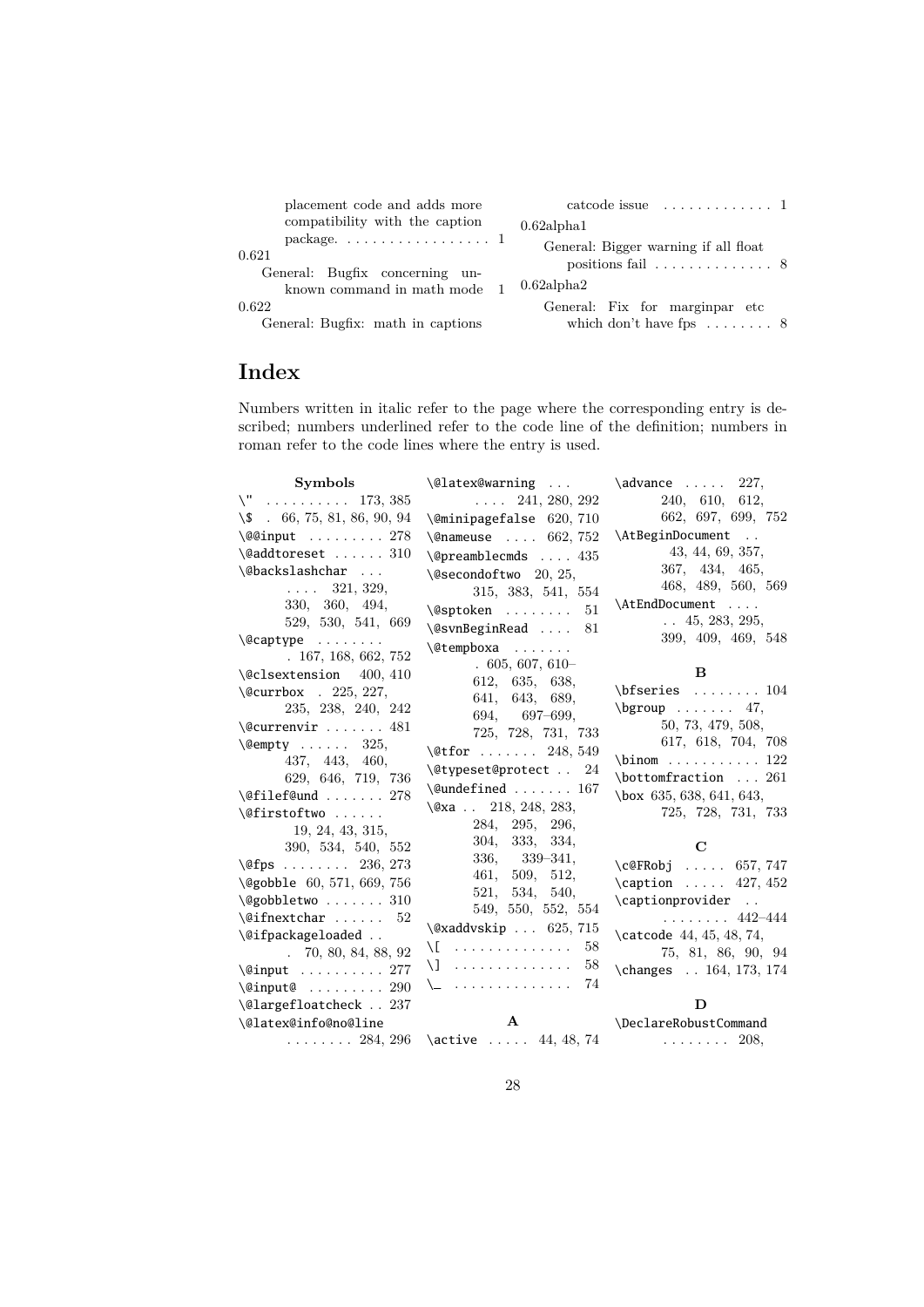|                         | 212, 336, 348,     |  |
|-------------------------|--------------------|--|
|                         | 352, 478, 505, 519 |  |
| \dimen@ 611-614.698-701 |                    |  |

| $\text{led}$ edef $\,\dots\, \dots\, \dots\, \ 294$ |                    |  |
|-----------------------------------------------------|--------------------|--|
| $\qquad$ (egroup 60, 62, 68, 486,                   |                    |  |
|                                                     | 517, 633, 645,     |  |
|                                                     | 653, 723, 735, 743 |  |
|                                                     |                    |  |

**E**

## **F**

| \FB@readaux  589, 673 |
|-----------------------|
| \FBafil  643, 733     |
| \FBbfil<br>643, 733   |
| \FBso@max             |
| . 613, 614, 700, 701  |
| \FBsuboheight         |
| $\ldots$ 589, 640,    |
| 643, 673, 730, 733    |
| $\forall$ fontcmd     |
| . 190, 192, 194, 197  |
| $\frac{120-122}{5}$   |

#### **G**  $\sqrt{ab}$ addto@macro

| $\sum_{i=1}^{n}$                     |   |                        |  |
|--------------------------------------|---|------------------------|--|
|                                      |   | $\ldots$ 81, 163, 175, |  |
|                                      |   | 256, 260, 435, 759     |  |
| $\qquad \qquad \qquad \qquad 49,536$ |   |                        |  |
| $\gtrsim 67, 396,$                   |   |                        |  |
|                                      |   | 422, 430, 444,         |  |
|                                      |   | 610, 614, 662,         |  |
|                                      |   | 670, 697, 701, 752     |  |
| $hbox$ 605, 689                      | н |                        |  |
|                                      |   |                        |  |

| \if@minipage $.592,676$                       | \nag@captions        |
|-----------------------------------------------|----------------------|
| \IfFileExists  278                            | $\ldots$ 175, 442    |
| $\iintinner$ 19                               | \nag@dofloatsizeched |
| \ifmaincaptiontop                             | . 250                |
| .597,661,681,751                              | \nag@dofloatsizeched |
| $\iint_{\text{mnode}} \ldots \ldots \quad 53$ | .                    |
| \ifnag@allfloatpositionsfa\ieg@doubledollar   |                      |
| $\cdots \cdots 220, 272$                      | . 12, 5              |
| \ifnag@dofloatsizecheck                       | \nag@end@nv  521     |
| $\ldots \ldots 219, 270$                      | \nag@endenv 519, 533 |
| \ifnag@hascaption                             | \nag@envstack        |
| $\ldots$ 419, 425, 450                        | $\ldots 503, 509$    |
| \ifnag@haslabel  418                          | 510, 521, 536,       |

| \ignorespaces . $664, 754$       |  |  |
|----------------------------------|--|--|
| $\in$ 13                         |  |  |
| $\text{itshape} \dots \dots 106$ |  |  |

### **J**

| \justenv $203, 204$ |  |  |  |  |
|---------------------|--|--|--|--|
| \justsw $199, 201$  |  |  |  |  |

| $\lambda$ label  451   |
|------------------------|
| \labelprovider 436-438 |
|                        |
| .594,624,678,714       |
| \leavevmode  604, 688  |
| $\lambda$ 0 586, 670   |
| \looseends             |
| .549,550,552,554       |
|                        |
|                        |

| \m@ne 662, 752                        |  |  |  |  |  |
|---------------------------------------|--|--|--|--|--|
| $\mathcal{L} \ldots \ldots 118$       |  |  |  |  |  |
| $\text{message} \dots \dots \quad 28$ |  |  |  |  |  |

**N** \nag@@original@@sf@@@subfloat \nag@maybedispmath . . . . . . . . . 586, 666 \nag@allfloatpositionsfailedfalse . . . . . . . . 232, 264 \nag@allfloatpositionsfailedtrue<br>\nag@allfloatpositionsfailedtrue . . . . . . . . . . . 246 \nag@allfloatsizechecks . . . . . . . . 221, 247, 256, 260, 271 \nag@beginenv . 505, 562 \nag@captioncheck . . . . . . . . . . 439, 449 \nag@captions . . . . .  $\ldots$  175, 442, 457 \nag@dofloatsizecheckfalse \nag@quark . . . . . 46, 51 . . . . . . . . 250, 253 \nag@dofloatsizechecktrue . . . . . . . . . . . 245  $\ldots \ldots 12, 57, 60$ \nag@end@nv . . . 521, 524 \nag@endenv 519, 533, 565 \nag@envstack . . . . .  $\ldots$  503, 509, 510, 521, 536, 549 \nag@nofile ....... \nag@onefloatsizecheck \nag@prepend . . 166, 313, 358, 368, 421, 424, 438, \nag@singledollar 13, 14, 22, 35, 40, 62 \nag@warn . . 56, 168, 208, 273, 348, 359, 369, 426, 451, 492, 529, 539 \nag@warnNoLine 212, 352, 402, 412, 551 \NagDeclareFloat . .

## \nag@hascaptionfalse . . . . . . . . . . . 422 \nag@hascaptiontrue  $\ldots$  419, 430, 444 \nag@haslabelfalse . 422 \nag@haslabeltrue . . 439 \nag@ifcsname . . . . . . 376, 379, 380, 396, 401, 411, 570 \nag@ifCurrentEnvironment . . . . . . . . 478, 491 \nag@ifundefined .. . . . . 313, 318, 324 \nag@labels 163, 436, 456 \nag@maybe@dispmath . . . . . . . . . 33, 49 . . . . . . . . . 16, 67  $\frac{1}{2}$  . . . . . . . 572, 576 . 325, 327, 335, 339 . 282, 285, 294, 297  $\ldots$  222, 257, 261 \nag@pr@p@nd . . 339, 345 444, 490, 561, 564

. . . . . . . . 162, 759

\nag@expanding@voodoo

. . . . . . . . . 14, 32 \nag@floats 455, 459, 759 \nag@floatsetup 458, 466 \nag@fltsz@tmp . . . .  $\ldots$  248, 249, 252, 255, 259, 263 \nag@hackfloat 420, 461